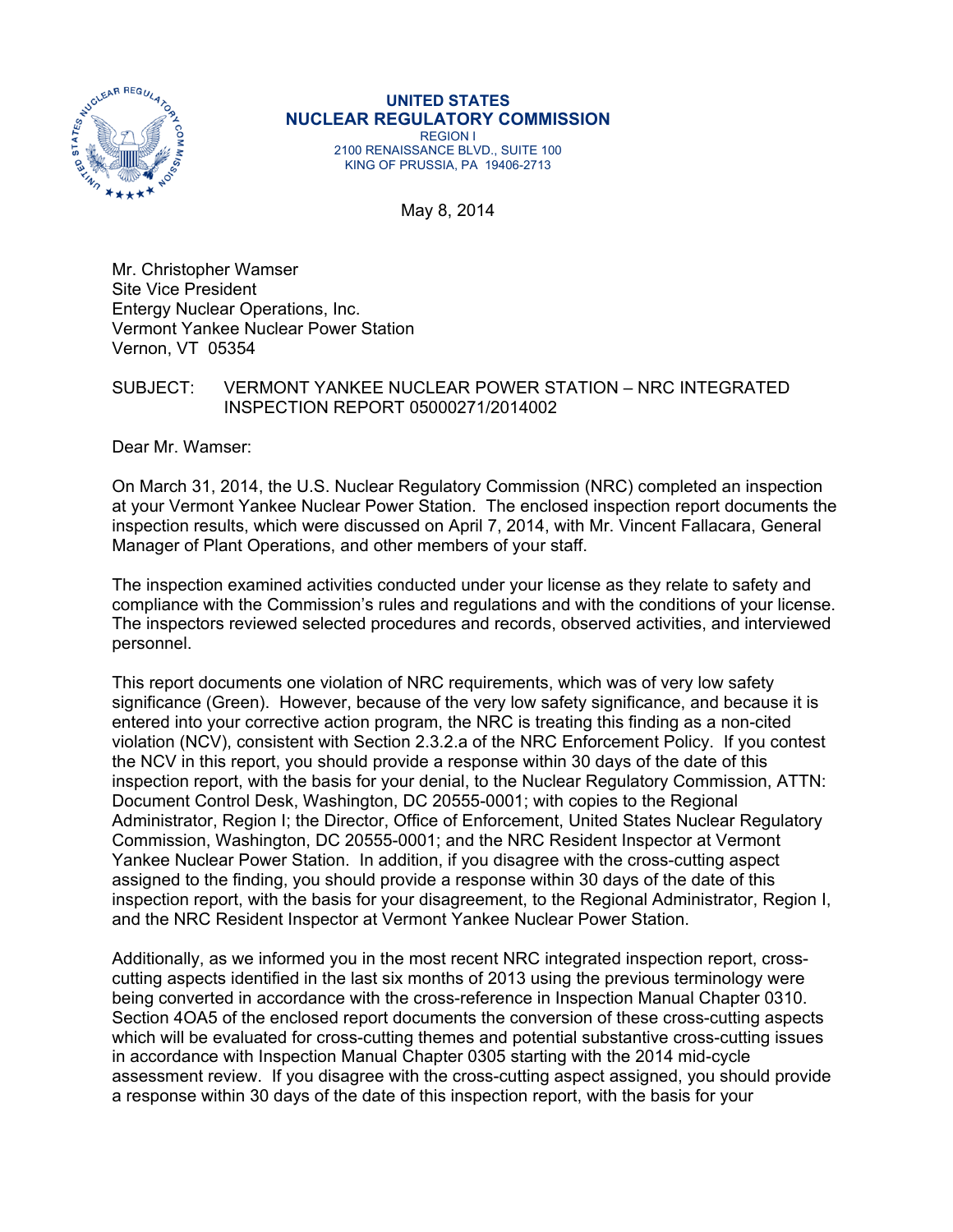C. Wamser 2

disagreement, to the Regional Administrator, Region I, and the NRC Resident Inspector at the Vermont Yankee Nuclear Power Station

In accordance with Title 10 of the *Code of Federal Regulations* (10 CFR) 2.390 of the NRCs "Rules of Practice," a copy of this letter, its enclosure, and your response (if any) will be available electronically for public inspection in the NRC's Public Document Room or from the Publicly Available Records component of the NRC's Agencywide Documents Access and Management System (ADAMS). ADAMS is accessible from the NRC website at http://www.nrc.gov/reading-rm/adams.html (the Public Electronic Reading Room).

Sincerely,

# */RA/*

 Raymond R. McKinley, Chief Reactor Projects Branch 5 Division of Reactor Projects

- Docket No. 50-271 License No. DPR-28
- Enclosure: Inspection Report 05000271/2014002 w/Attachment: Supplementary Information
- cc w/encl: Distribution via ListServ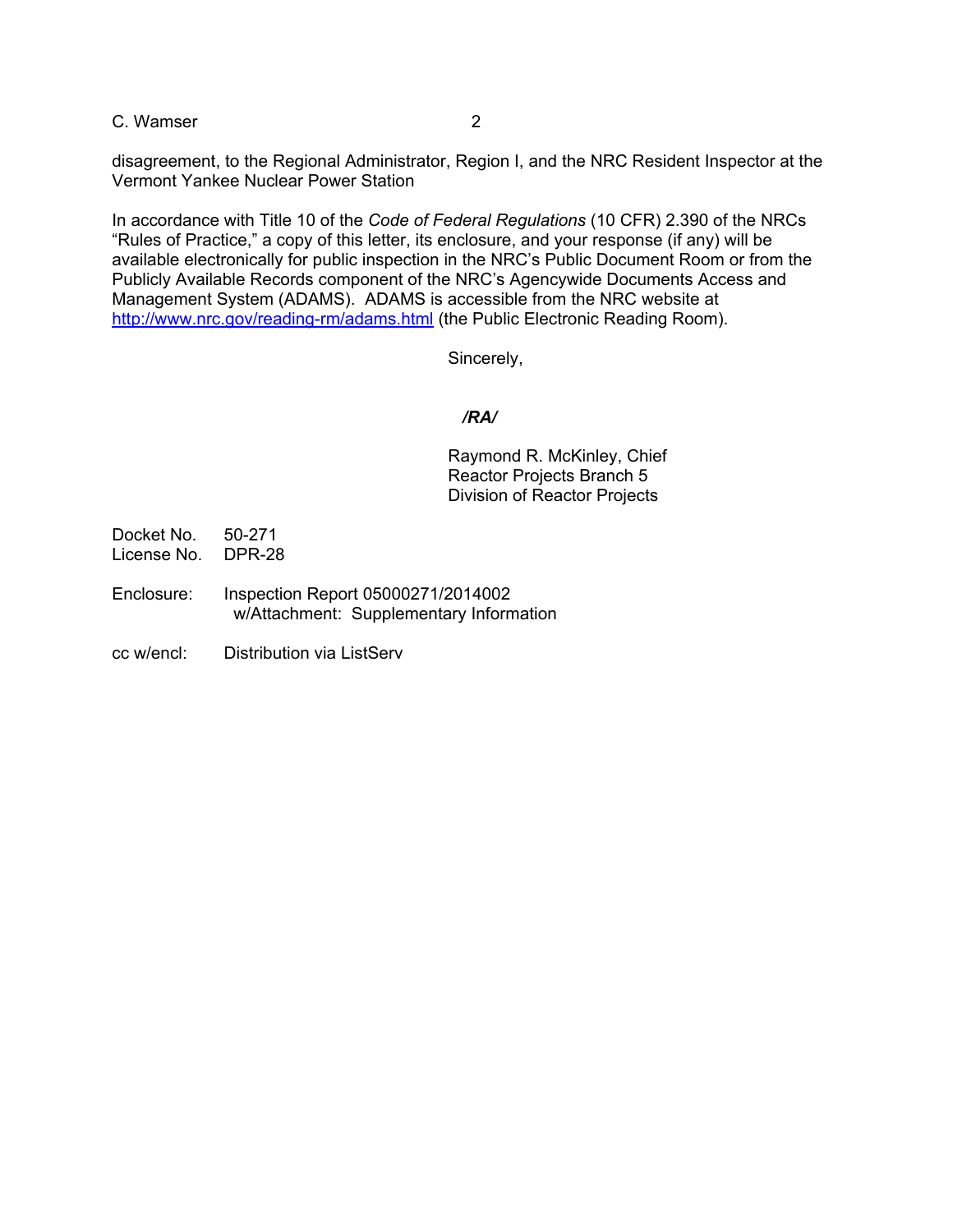C. Wamser 2

disagreement, to the Regional Administrator, Region I, and the NRC Resident Inspector at the Vermont Yankee Nuclear Power Station

In accordance with Title 10 of the *Code of Federal Regulations* (10 CFR) 2.390 of the NRCs "Rules of Practice," a copy of this letter, its enclosure, and your response (if any) will be available electronically for public inspection in the NRC's Public Document Room or from the Publicly Available Records component of the NRC's Agencywide Documents Access and Management System (ADAMS). ADAMS is accessible from the NRC website at http://www.nrc.gov/reading-rm/adams.html (the Public Electronic Reading Room).

Sincerely,

## */RA/*

Raymond R. McKinley, Chief Reactor Projects Branch 5 Division of Reactor Projects

Docket No. 50-271 License No. DPR-28

Enclosure: Inspection Report 05000271/2014002 w/Attachment: Supplementary Information

cc w/encl: Distribution via ListServ

Distribution w/encl: **(via E-mail)**

| S. Shaffer, DRP                 |
|---------------------------------|
| J. DeBoer, DRP                  |
| S. Rich, DRP, RI                |
| A. Rancourt, DRP, OA            |
| RidsNrrPMVermontYankee Resource |
| RidsNrrDorlLI1-1 Resource       |
| <b>ROPreports Resource</b>      |
|                                 |
|                                 |

#### DOCUMENT NAME: G:\DRP\BRANCH5\Reports\Final\2014\VY 2014002 final.docx ADAMS ACCESSION NUMBER: **ML14132A183**

| 冈<br><b>SUNSI Review</b> |                               | Non-Sensitive<br>Sensitive |               | <b>Publicly Available</b><br>Non-Publicly Available |  |
|--------------------------|-------------------------------|----------------------------|---------------|-----------------------------------------------------|--|
| OFFICE                   | <b>RI/DRP</b>                 | RI/DRP                     | RI/DRP        |                                                     |  |
| <b>NAME</b>              | SRutenkroger/SPR<br>via email | SShaffer/SWS               | RMcKinley/RRM |                                                     |  |
| I DATE                   | 4/25/14                       | 4/25/14                    | 5/8/14        |                                                     |  |

OFFICIAL RECORD COPY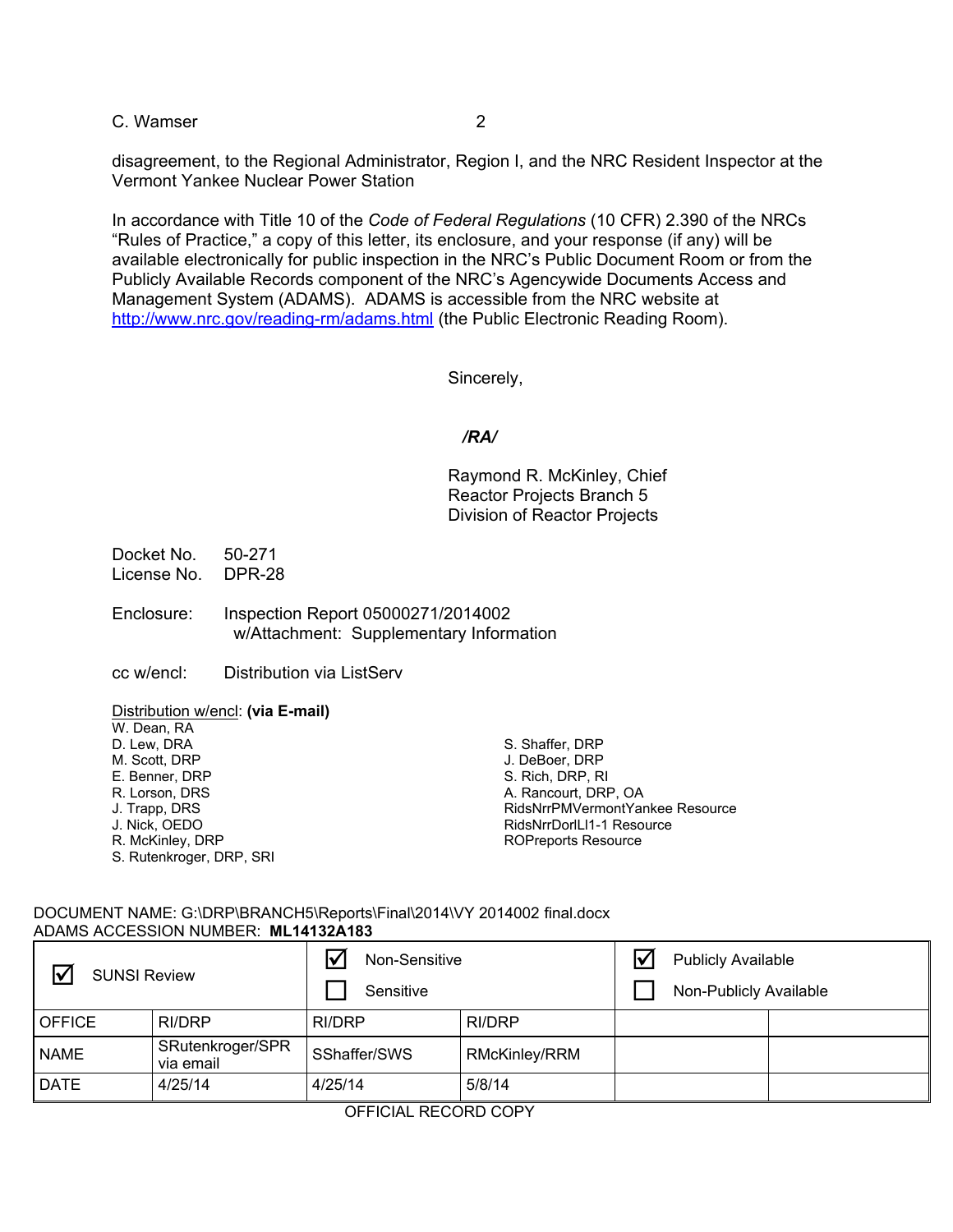# U.S. NUCLEAR REGULATORY COMMISSION

# REGION I

| Docket No.   | 50-271                                                                                                                                                                                               |
|--------------|------------------------------------------------------------------------------------------------------------------------------------------------------------------------------------------------------|
| License No.  | <b>DPR-28</b>                                                                                                                                                                                        |
| Report No.   | 05000271/2014002                                                                                                                                                                                     |
| Licensee:    | Entergy Nuclear Operations, Inc.                                                                                                                                                                     |
| Facility:    | Vermont Yankee Nuclear Power Station                                                                                                                                                                 |
| Location:    | Vernon, VT 05354-9766                                                                                                                                                                                |
| Dates:       | January 1, 2014 through March 31, 2014                                                                                                                                                               |
| Inspectors:  | S. Rutenkroger, PhD, Senior Resident Inspector, Division of Reactor<br>Projects (DRP)<br>S. Rich, Resident Inspector, DRP<br>E. Burket, Emergency Preparedness Inspector, Division of Reactor Safety |
| Approved by: | Raymond R. McKinley, Chief<br>Reactor Projects Branch 5<br>Division of Reactor Projects                                                                                                              |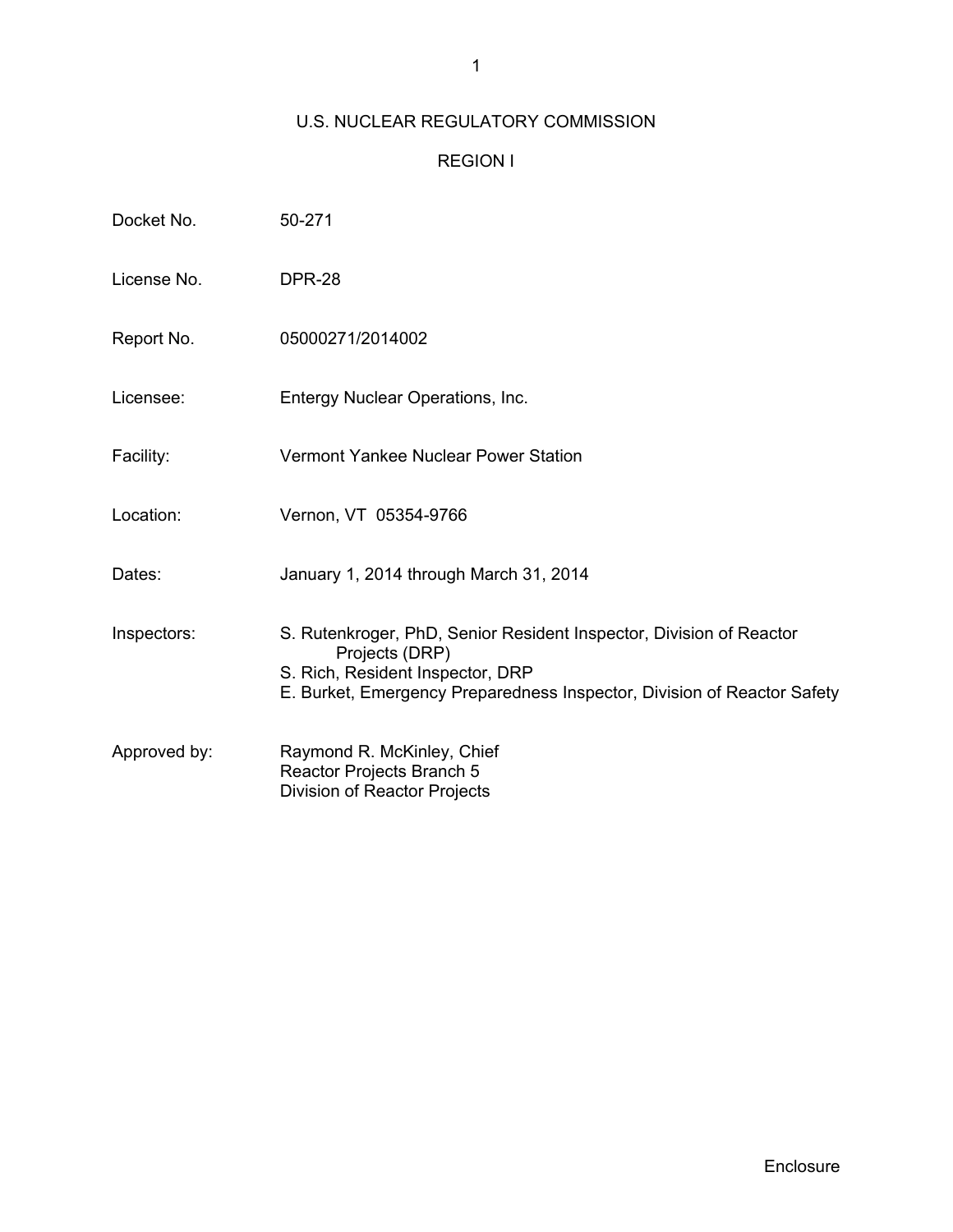| 1.             |                                                                                                                                          |                                                                                                                                                                                   |  |
|----------------|------------------------------------------------------------------------------------------------------------------------------------------|-----------------------------------------------------------------------------------------------------------------------------------------------------------------------------------|--|
|                | 1R01<br>1R04<br>1R05<br>1R06<br>1R11<br>1R12<br>1R <sub>13</sub><br>1R15<br>1R <sub>18</sub><br>1R <sub>19</sub><br>1R22<br>1EP4<br>1EP6 | Maintenance Risk Assessments and Emergent Work Control 11<br>Operability Determinations and Functionality Assessments 11<br>Emergency Action Level and Emergency Plan Changes  13 |  |
| 4 <sub>1</sub> |                                                                                                                                          |                                                                                                                                                                                   |  |
|                | 40A1<br>40A2<br>4OA3<br>40A5<br>4OA6                                                                                                     | Follow-up of Events and Notices of Enforcement Discretion  16                                                                                                                     |  |
|                |                                                                                                                                          |                                                                                                                                                                                   |  |
|                |                                                                                                                                          |                                                                                                                                                                                   |  |
|                |                                                                                                                                          |                                                                                                                                                                                   |  |
|                |                                                                                                                                          |                                                                                                                                                                                   |  |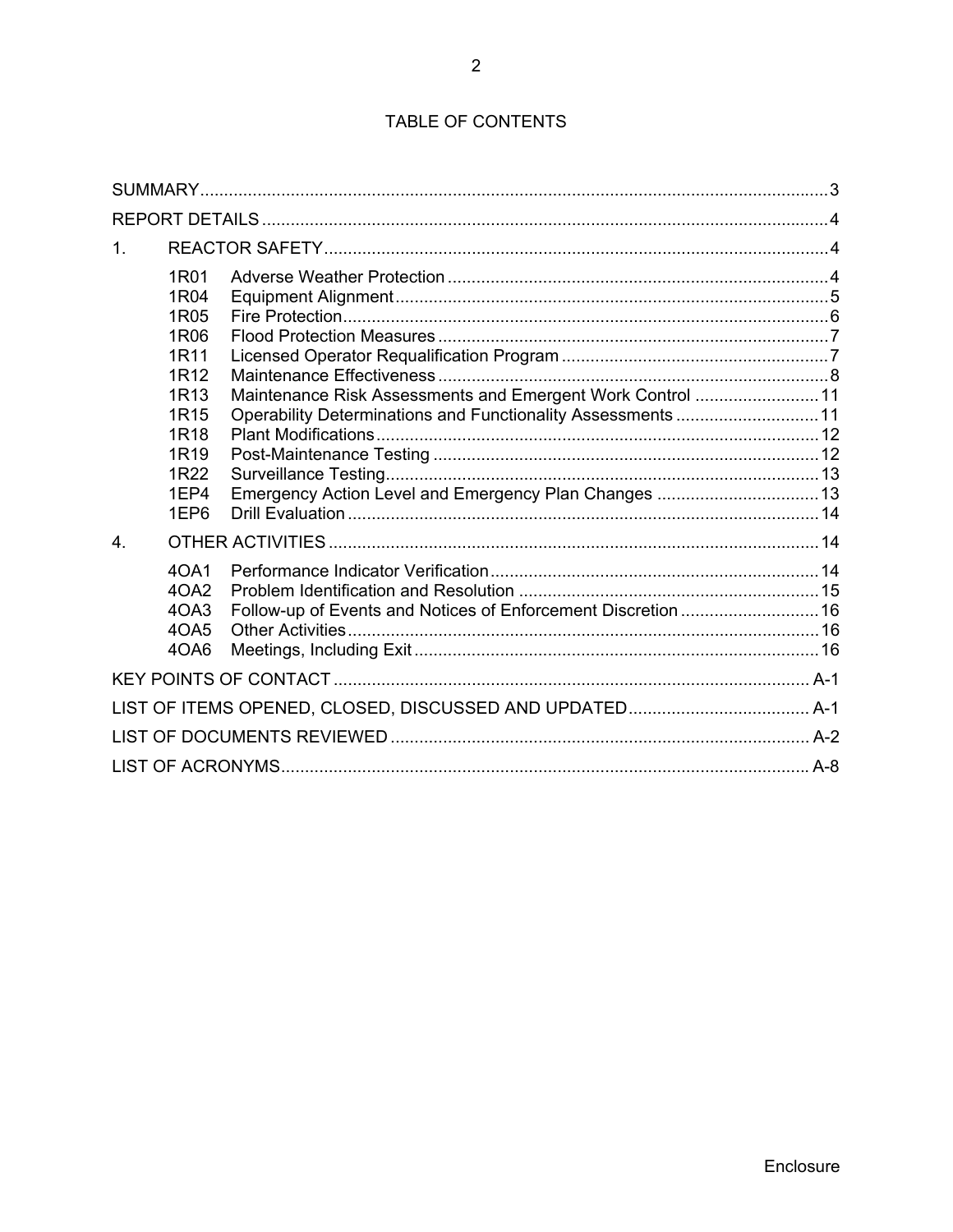#### **SUMMARY**

IR 05000271/2014002; 01/01/2014 – 03/31/2014; Vermont Yankee Nuclear Power Station; Maintenance Effectiveness.

This report covered a three-month period of inspection by resident inspectors and announced inspections performed by regional inspectors. One NRC-identified non-cited violation (NCV) of very low safety significance (Green) was identified. The significance of most findings is indicated by their color (i.e., greater than Green, or Green, White, Yellow, Red) and determined using Inspection Manual Chapter (IMC) 0609, "Significance Determination Process (SDP)," dated June 2, 2011. Cross-cutting aspects are determined using IMC 0310, "Aspects Within the Cross-Cutting Areas," dated December 19, 2013. All violations of NRC requirements are dispositioned in accordance with the NRC's Enforcement Policy, dated July 9, 2013. The NRC's program for overseeing the safe operation of commercial nuclear power reactors is described in NUREG-1649, "Reactor Oversight Process," Revision 5.

#### **Cornerstone: Mitigating Systems**

 Green. The inspectors identified an NCV of Title 10 of the *Code of Federal Regulations* (10 CFR) 50.65, "Requirements for Monitoring the Effectiveness of Maintenance at Nuclear Power Plants," paragraph a(1), because Entergy did not evaluate the fire protection system for (a)(1) classification even though the unavailability performance criterion had been exceeded. Specifically, Entergy did not recognize that the fire water system to service water system crosstie function was risk-significant and that its unavailability (nine days in 2013 and 34 days in 2014) was required to be monitored. Entergy entered this issue into their corrective action program as condition report CR-VTY-2014-01064.

The inspectors determined that the failure to recognize that the fire water system to service water system crosstie function was risk-significant, to monitor the crosstie function's unavailability (nine days in 2013 and 34 days in 2014), and to evaluate the fire protection system for 10 CFR 50.65 (a)(1) classification was a performance deficiency that was reasonably within Entergy's ability to foresee and correct, and should have been prevented. This finding is more than minor because it is associated with the configuration control attribute of the Mitigating Systems cornerstone and affected the cornerstone objective of ensuring the availability of systems that respond to initiating events to prevent undesirable consequences. Specifically, since Entergy personnel did not recognize that the risksignificant function was not being tracked against the unavailability performance criterion no actions were taken to address exceeding that criterion and no changes were made to the temporary pump design to reduce additional unavailability. In accordance with IMC 0609.04, "Initial Characterization of Findings," and Exhibit 2 of IMC 0609, Appendix A, "The Significance Determination Process for Findings At-Power," issued June 19, 2012, the inspectors determined that this finding is of very low safety significance (Green) because the performance deficiency did not represent an actual loss of function of a non-technical specifications train of equipment designated as high safety-significant for greater than 24 hours. Specifically, the performance deficiency was not the underlying cause of the unavailability in 2013 or 2014. This finding has a cross-cutting aspect in the area of Human Performance because Entergy did not challenge the unknown reason why no system was accruing maintenance rule unavailability while the station was in an elevated risk condition, i.e. "Yellow," with the fire water pumps out of service. [H.11] (Section 1R12)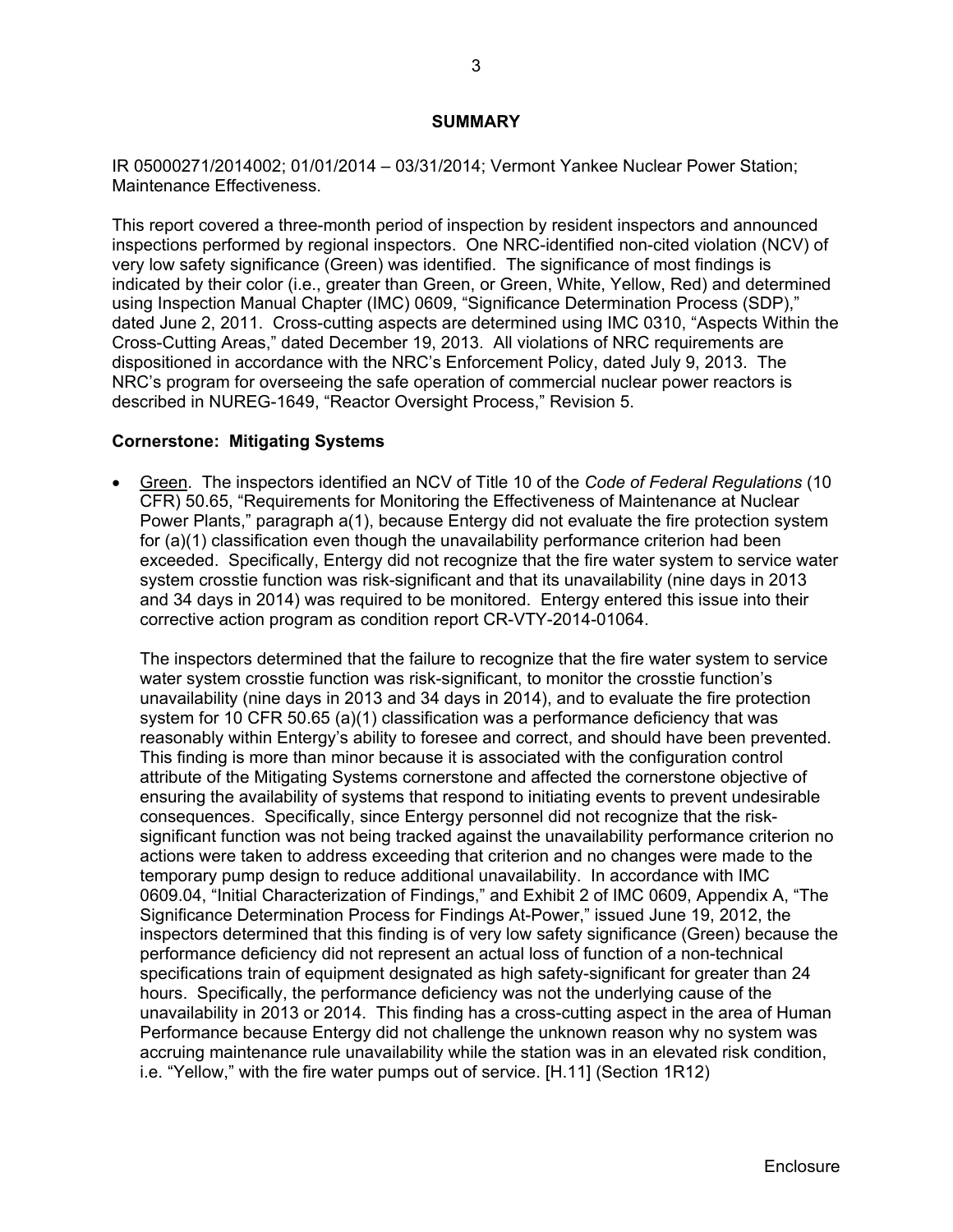## **REPORT DETAILS**

## Summary of Plant Status

Vermont Yankee Nuclear Power Station (VY) began the inspection period operating at 100 percent power. On January 6, operators reduced power to 48 percent for a control rod pattern adjustment and returned VY to 100 percent power on January 7. On January 22, operators reduced power to 78 percent in order to maintain the main condenser backpressure within limits after a failed fuse affected steam jet air ejector operation and caused main condenser backpressure to increase. Operators returned VY to 100 percent power the same day after completing maintenance. On February 21, operators reduced power to 80 percent to replace failing seals on the "B" reactor feedwater pump. On February 23, operators reduced power to 40 percent to replace failing seals on the "A" reactor feedwater pump with the "B" reactor feedwater pump maintenance ongoing. On February 24, operators increased power to 85 percent after the "B" reactor feedwater pump maintenance was completed. On February 26, operators returned VY to 100 percent power after the "A" reactor feedwater pump maintenance was completed and maintained VY at or near 100 percent power for the remainder of the inspection period.

# **1. REACTOR SAFETY**

## **Cornerstones: Initiating Events, Mitigating Systems, Barrier Integrity**

- 1R01 Adverse Weather Protection (71111.01 2 samples)
- .1 Readiness for Impending Adverse Weather Conditions
	- a. Inspection Scope

The inspectors reviewed Entergy's preparations given a forecast of extremely cold weather (-15 degrees Fahrenheit, or less) on January 2. The inspectors reviewed the implementation of adverse weather preparation procedures before and following the onset of this adverse weather condition. The inspectors walked down the emergency diesel generators, the intake structure, and freeze protection panels to ensure system availability. The inspectors verified that operator actions defined in Entergy's adverse weather procedure maintained the readiness of essential systems. The inspectors discussed readiness and staff availability for adverse weather response with operations personnel. Documents reviewed for each section of this inspection report are listed in the Attachment.

b. Findings

No findings were identified.

- .2 External Flooding
	- a. Inspection Scope

On March 12, the inspectors performed an inspection of the external flood protection measures for VY. The inspectors reviewed technical specifications, procedures, and the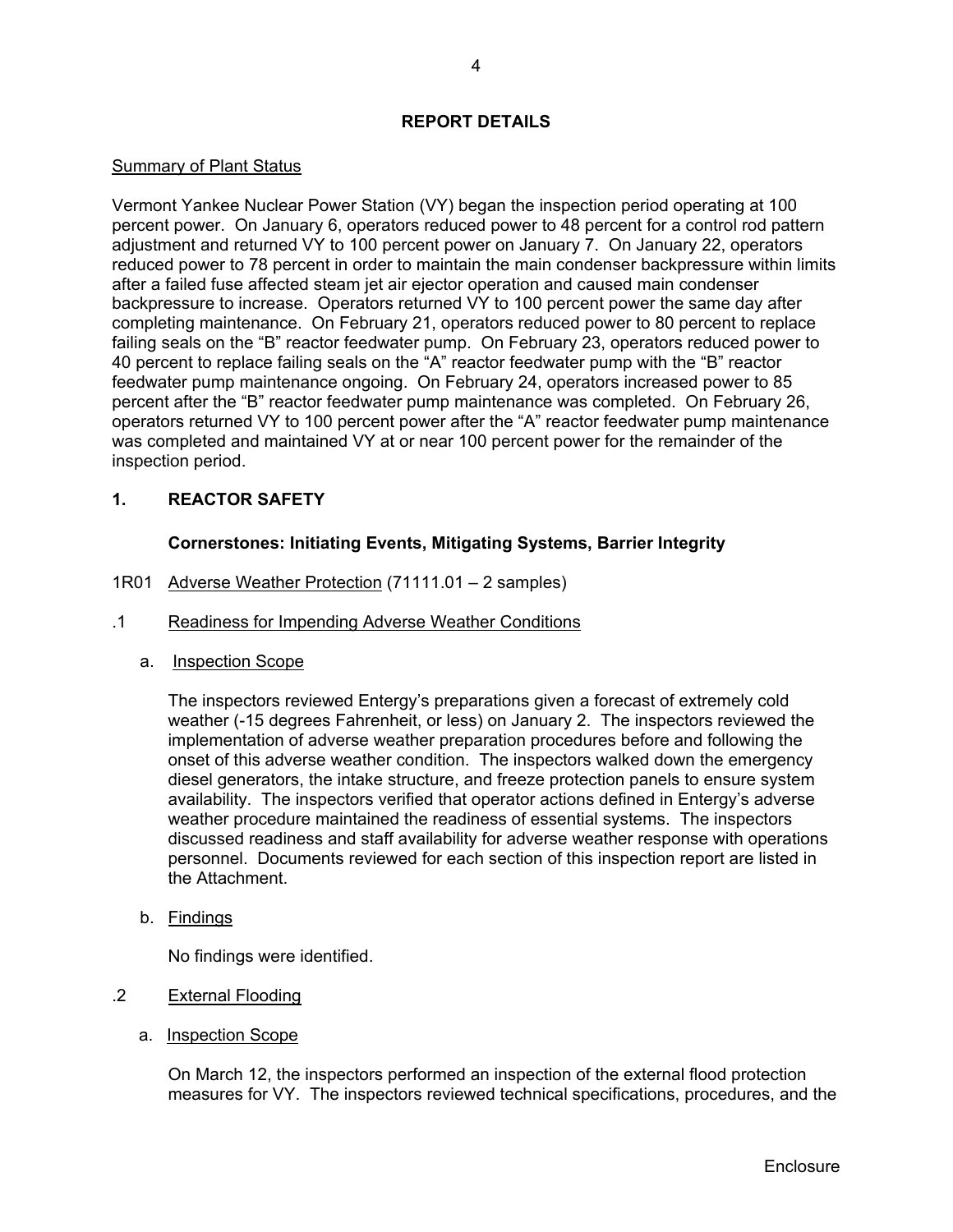Updated Final Safety Analysis Report (UFSAR), which depicted the design flood levels and protection areas containing safety-related equipment to identify areas that may be affected by external flooding. The inspectors conducted a general site walkdown of all external areas of the plant, including the administration building, auxiliary building, reactor building, and turbine building to ensure that Entergy established flood protection measures in accordance with design specifications. The inspectors also reviewed operating procedures for mitigating external flooding during severe weather to determine if Entergy planned or established adequate measures to protect against external flooding events.

b. Findings

No findings were identified.

1R04 Equipment Alignment (71111.04)

Partial System Walkdowns (71111.04 – 3 samples)

a. Inspection Scope

The inspectors performed partial walkdowns of the following systems:

- Uninterruptible power supply (UPS) "1B" during UPS "1A" planned maintenance on January 7
- Fire water system with fire water outer loop leakage from January 26 to 31
- Standby liquid control system following surveillance testing on March 26

The inspectors selected these systems based on their risk-significance relative to the reactor safety cornerstones at the time they were inspected. The inspectors reviewed applicable operating procedures, system diagrams, the UFSAR, technical specifications, condition reports, and the impact of ongoing work activities on redundant trains of equipment in order to identify conditions that could have impacted system performance of their intended safety functions. The inspectors also performed field walkdowns of accessible portions of the systems to verify system components and support equipment were aligned correctly and were operable. The inspectors examined the material condition of the components and observed operating parameters of equipment to verify that there were no deficiencies. The inspectors also reviewed whether Entergy staff had properly identified equipment issues and entered them into the corrective action program for resolution with the appropriate significance characterization.

b. Findings

No findings were identified.

- .2 Full System Walkdown (71111.04S 1 sample)
	- a. Inspection Scope

On February 20, March 3, and March 4, the inspectors performed a complete system walkdown of accessible portions of the "A" train of the residual heat removal (RHR) system to verify the existing equipment lineup was correct. The inspectors reviewed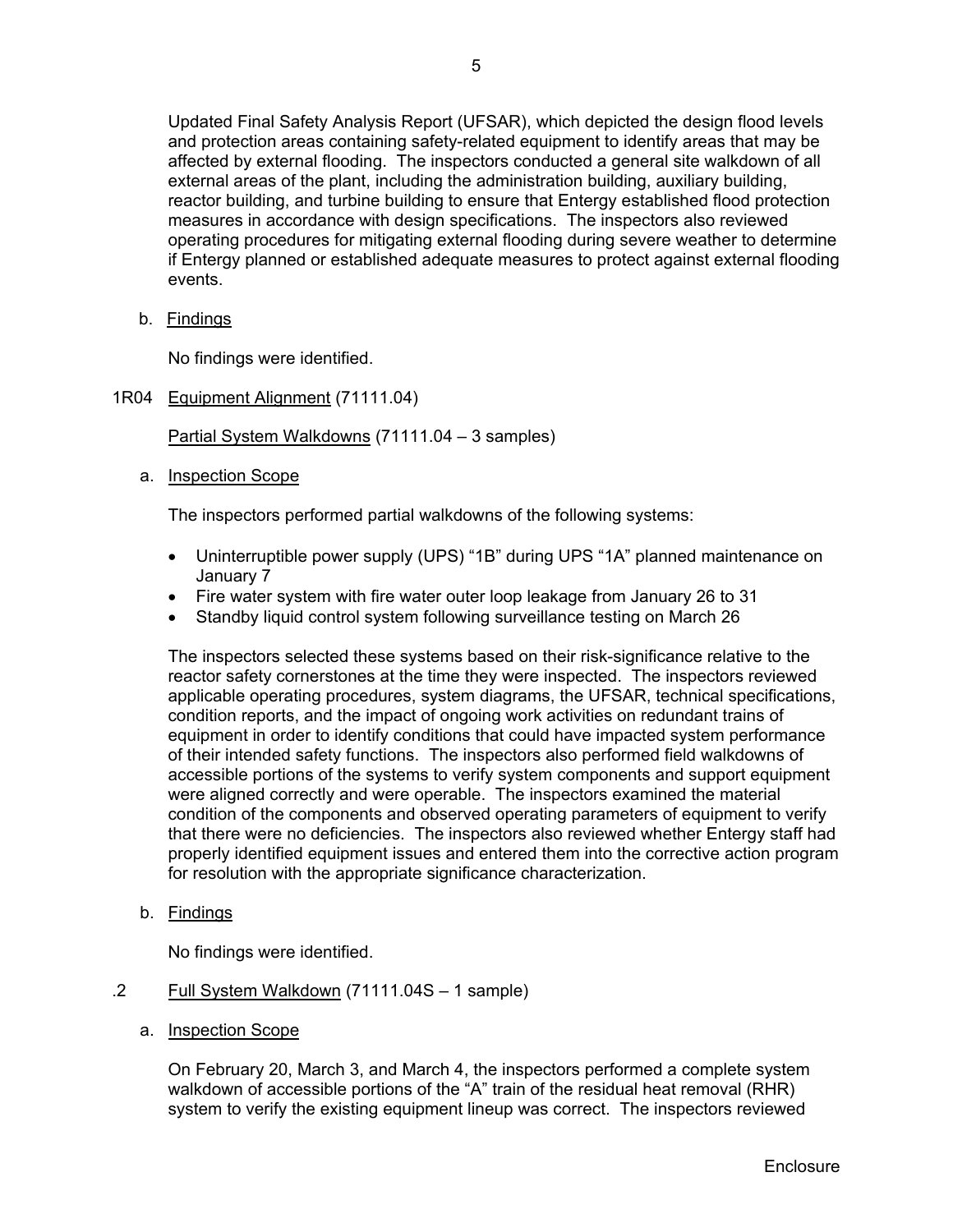operating procedures, drawings, equipment line-up check-off lists, and the UFSAR to verify the system was aligned to perform its required safety functions. The inspectors also reviewed electrical power availability, component lubrication and equipment cooling, hanger and support functionality, and operability of support systems. The inspectors performed field walkdowns of accessible portions of the system to verify system components and support equipment were aligned correctly and operable. The inspectors examined the material condition of the components and observed operating parameters of equipment to verify that there were no deficiencies. The inspectors also reviewed the system health report and related condition reports. Additionally, the inspectors reviewed condition reports related to component misalignment to ensure Entergy appropriately evaluated and resolved any deficiencies.

b. Findings

No findings were identified.

- 1R05 Fire Protection (71111.05)
- .1 Resident Inspector Quarterly Walkdowns (71111.05Q 5 samples)
	- a. Inspection Scope

The inspectors conducted tours of the areas listed below to assess the material condition and operational status of fire protection features. The inspectors verified that Entergy controlled combustible materials and ignition sources in accordance with administrative procedures. The inspectors verified that fire protection and suppression equipment was available for use as specified in the area pre-fire plan, and passive fire barriers were maintained in good material condition. The inspectors also verified that station personnel implemented compensatory measures for out of service, degraded, or inoperable fire protection equipment, as applicable, in accordance with procedures.

- High pressure coolant injection (HPCI) room and southwest corner room, elevations 213' and 232', on January 18
- "A" emergency diesel generator room on January 23
- "B" emergency diesel generator room on January 30
- Intake structure on February 11
- Fuel oil storage tank transfer pump house on March 17
- b. Findings

No findings were identified.

- .2 Fire Protection Drill Observation (71111.05A 1 sample)
	- a. Inspection Scope

The inspectors observed a fire brigade drill scenario conducted on March 4 that involved a fire in the cable vault, elevation 260' 6". The inspectors evaluated the readiness of the plant fire brigade to fight fires. The inspectors verified that Entergy personnel identified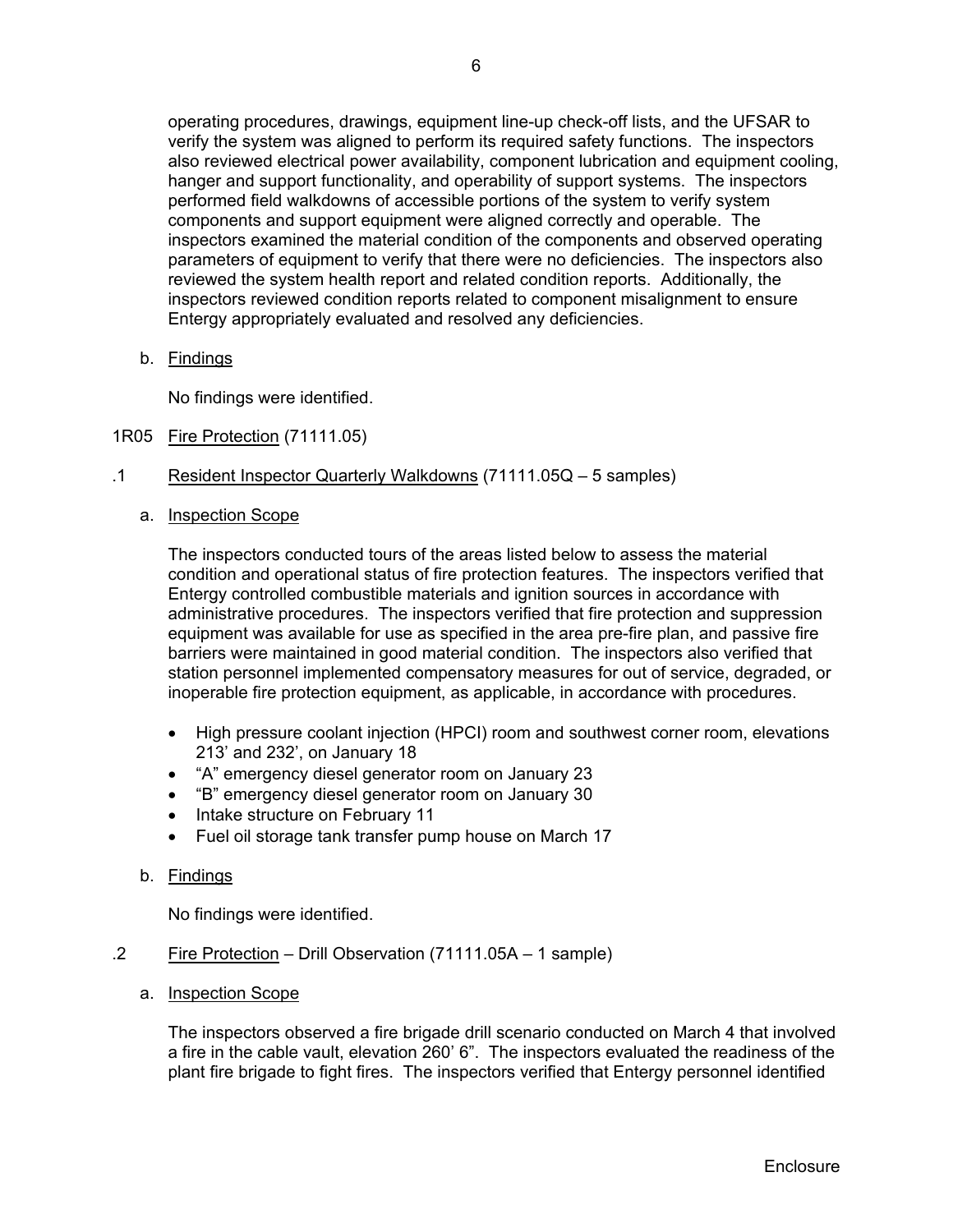deficiencies, openly discussed them in a self-critical manner at the debrief, and took appropriate corrective actions as required. The inspectors verified that the fire brigade:

- Properly used turnout gear and self-contained breathing apparatus
- Properly used and laid out fire hoses
- Employed appropriate fire-fighting techniques
- Brought sufficient fire-fighting equipment to the scene
- **Effectively used command and control**
- Searched for victims and for propagation of the fire into other plant areas
- Conducted smoke removal operations
- Properly used pre-planned strategies
- Adhered to the pre-planned drill scenario
- Met drill objectives

The inspectors also evaluated the fire brigade's actions to determine whether these actions were in accordance with Entergy's fire-fighting strategies.

b. Findings

No findings were identified.

1R06 Flood Protection Measures (71111.06 – 1 sample)

Internal Flooding Review

a. Inspection Scope

The inspectors reviewed the UFSAR, the site flooding analysis, and drawings to assess susceptibilities involving internal flooding. The inspectors also reviewed the corrective action program to determine if Entergy identified and corrected flooding problems and whether operator actions for coping with flooding were adequate. The inspectors focused on the emergency diesel generator rooms to verify the adequacy of equipment seals located below the flood line, floor and water penetration seals, and common drain lines.

b. Findings

No findings were identified.

- 1R11 Licensed Operator Requalification Program (71111.11 2 samples)
- .1 Quarterly Review of Licensed Operators' Requalification Testing and Training
	- a. Inspection Scope

The inspectors observed licensed operator simulator training on December 31, 2013, which involved rapid power reduction using recirculation flow, response to an anticipated transient without scram, and control of reactor vessel water level during emergency depressurization. The training was provided to two licensed senior reactor operators who would be assigned reactor operator duties. The inspectors assessed the clarity and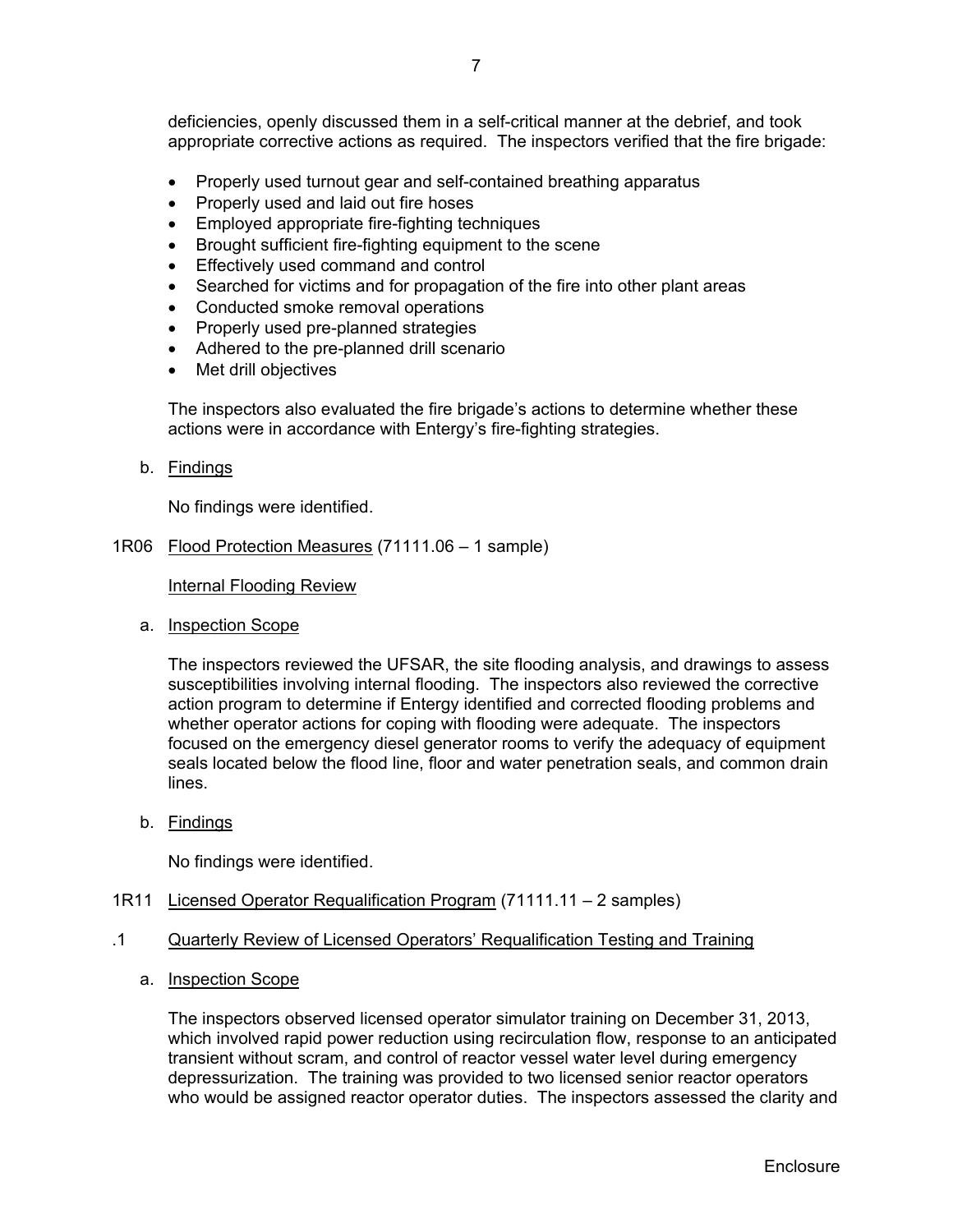effectiveness of communications, implementation of actions in response to alarms and changing plant conditions, and control of plant parameters. Additionally, the inspectors assessed the ability of the training staff to identify and document operator performance problems.

b. Findings

No findings were identified.

## .2 Quarterly Review of Licensed Operator Performance in the Main Control Room

## a. Inspection Scope

The inspectors observed control room operators on January 6 during a planned transfer of the vital alternating current (AC) supply from the vital AC motor generator (MG) set to the alternate supply and back for maintenance on the vital AC MG set tachometer. The inspectors observed the pre-job brief to verify that roles and responsibilities, critical steps, expected results, and hold points were discussed. The inspectors verified that procedure use, crew communications, and response to alarms met established expectations and standards.

b. Findings

No findings were identified.

## 1R12 Maintenance Effectiveness (71111.12Q – 3 samples)

a. Inspection Scope

The inspectors reviewed the samples listed below to assess the effectiveness of maintenance activities on structure, system and component (SSC) performance and reliability. The inspectors reviewed system health reports, corrective action program documents, maintenance work orders, and maintenance rule basis documents to ensure that Entergy was identifying and properly evaluating performance problems within the scope of the maintenance rule. For each sample selected, the inspectors verified that the SSC was properly scoped into the maintenance rule in accordance with 10 CFR 50.65 and verified that the (a)(2) performance criteria established by Entergy staff were reasonable. Additionally, the inspectors ensured that Entergy staff was identifying and addressing common cause failures that occurred within and across maintenance rule system boundaries.

- Residual heat removal service water (RHRSW) system
- Fire water system to service water system crosstie function
- 480 volts AC electrical system
- b. Findings

Introduction. The inspectors identified a Green NCV of 10 CFR 50.65, "Requirements for Monitoring the Effectiveness of Maintenance at Nuclear Power Plants," paragraph a(1), because Entergy did not evaluate the fire protection system for (a)(1) classification even though the unavailability performance criterion had been exceeded. Specifically,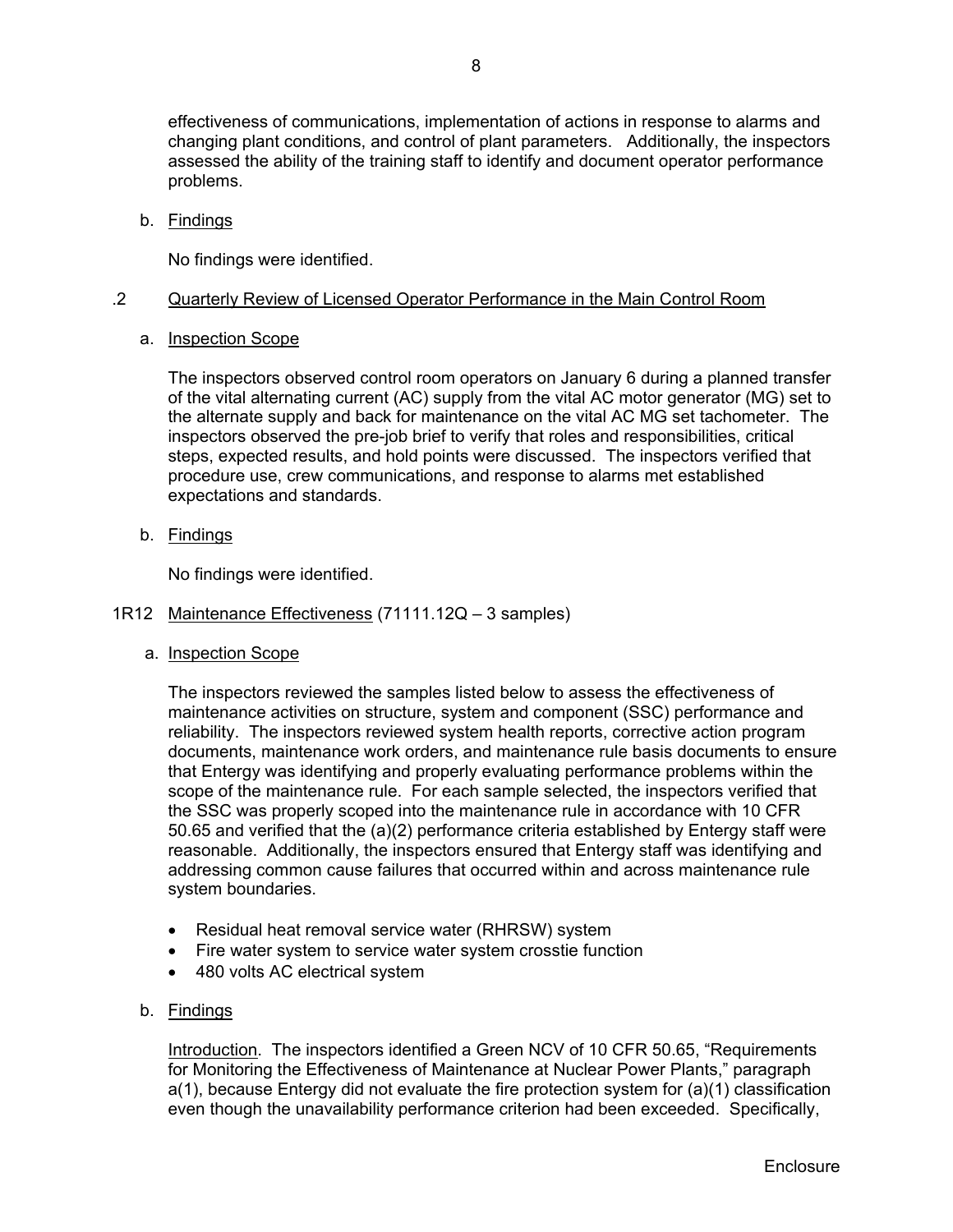Entergy did not recognize that the fire water system to service water system crosstie function was risk-significant and that its unavailability (nine days in 2013 and 34 days in 2014) was required to be monitored.

Description. In the event of a station blackout, or other circumstances that impact the service water pumps and RHR pumps, the fire water pumps can be crosstied to the service water system via a manual valve in the intake structure. This crosstie would allow the fire water pumps to be used to support the service water function, as well as provide water injection into the reactor vessel using another crosstie from the RHRSW system to the RHR system. The diesel fire water pump is its own source of power, and the electric fire water pump can be powered from a different power source than the service water pumps. So the fire water system provides a diverse source of water for plant risk reduction.

The crosstie function was discussed in both the service water system and fire protection system maintenance rule scoping documents. In the service water scoping document, the function was classified as low risk significance, and therefore unavailability of this crosstie function was not monitored in the service water system. In the fire protection scoping document, the function to provide an alternate water supply to the service water system utilizing the electric and diesel fire water pumps via the service water crosstie was classified as high risk significance. Based on the service water system scoping document, Entergy staff believed that fire suppression capability was risk significant, not the crosstie capability. So, Entergy staff did not enter any unavailability. However, the inspectors reviewed the probabilistic safety assessment and determined that the crosstie function is of high risk significance.

On February 21, 2013, Entergy removed the electric and diesel fire water pumps from service and danger-tagged shut the crosstie valve in order to allow maintenance on valves in the fire suppression system. The fire suppression system was maintained functional through temporary pumps, but those pumps were unable to connect to the service water system. During the course of the maintenance, the work scope was expanded due to greater than expected degradation of the valves, and the pumps and crosstie valve were not returned to service until March 2, 2013. The ability of the fire water pumps to provide water to the service water and RHR systems was unavailable for nine days. During this time, Entergy recognized the risk impact by elevating the station risk to "Yellow" and taking appropriate risk management actions. However, Entergy did not recognize that a maintenance rule function required to be monitored was lost, did not enter the unavailability into the maintenance rule database, and did not recognize that a performance criterion was exceeded.

On February 2, 2014, Entergy removed the diesel and electric fire water pumps from service and danger-tagged shut the crosstie valve in order to support emergent maintenance on valves in the fire water yard loop. Again, the fire water system was maintained functional through temporary pumps which were set up following a design based on the installation in 2013. On March 8, the fire water system was returned to service. The function of the fire water pumps to provide water to the service water and RHR systems was unavailable for 34 days.

Prior to designing the temporary fire pump system in 2014, Entergy reviewed their previous design and made changes and improvements based on their experience from 2013. Because the impact on the risk-significant function was not recognized in 2013,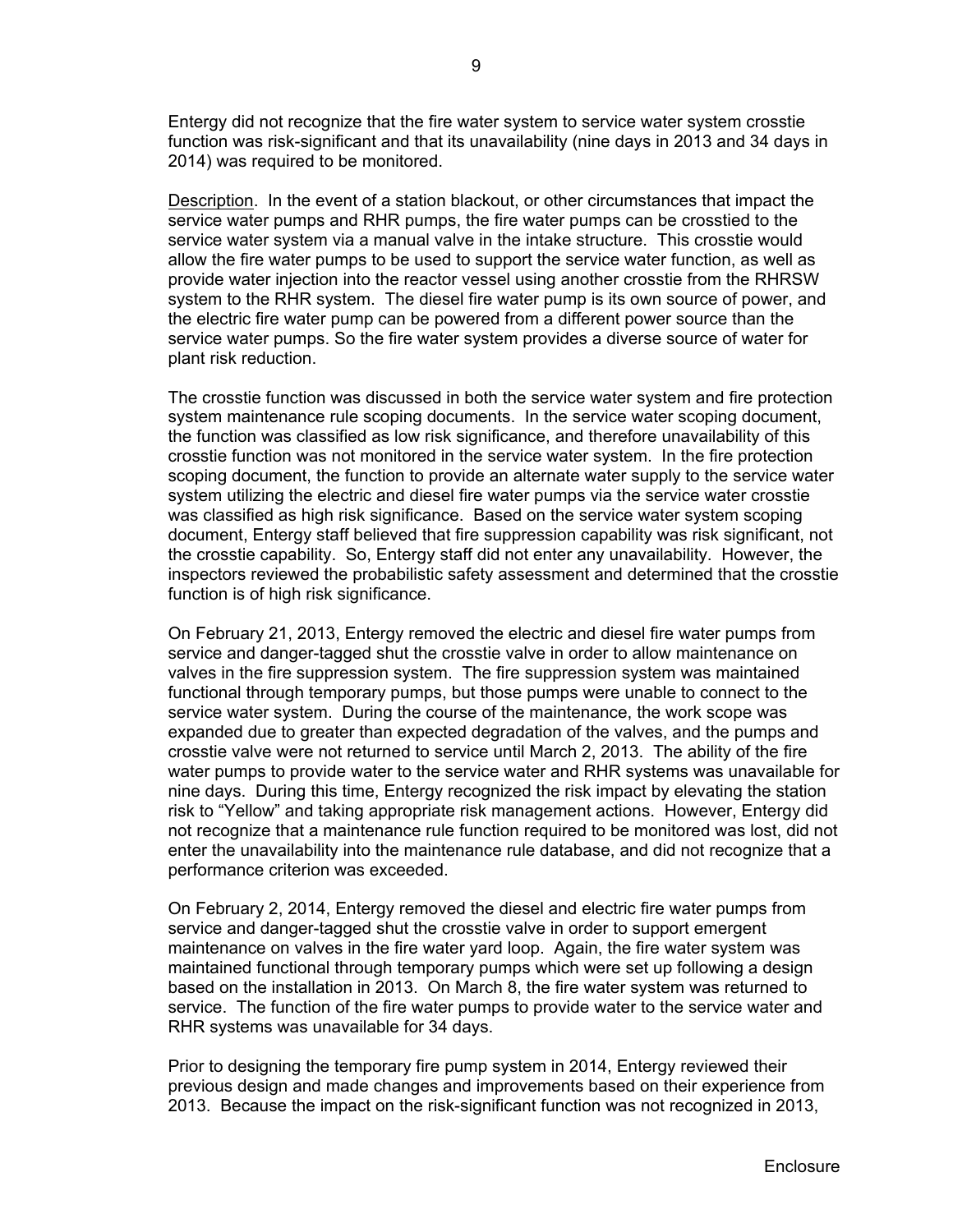Entergy did not consider modifying the temporary system to provide that mitigating function and reduce the unavailability time. Neither time did Entergy staff question why removing the two fire pumps from service resulted in "Yellow" station risk but had no effect on maintenance rule unavailability. Entergy staff initiated condition report CR-VTY-2014-01064 to perform an apparent cause evaluation and develop corrective actions.

Analysis. The inspectors determined that the failure to recognize that the fire water system to service water system crosstie function was risk-significant, to monitor the crosstie function's unavailability (nine days in 2013 and 34 days in 2014), and to evaluate the fire protection system for 10 CFR 50.65 (a)(1) classification was a performance deficiency that was reasonably within Entergy's ability to foresee and correct, and should have been prevented. This finding is more than minor because it is associated with the configuration control attribute of the Mitigating Systems cornerstone and affected the cornerstone objective of ensuring the availability of systems that respond to initiating events to prevent undesirable consequences. Specifically, since Entergy personnel did not recognize that the risk-significant function was not being tracked against the unavailability performance criterion no actions were taken to address exceeding that criterion and no changes were made to the temporary pump design to reduce additional unavailability.

In accordance with IMC 0609.04, "Initial Characterization of Findings," and Exhibit 2 of IMC 0609, Appendix A, "The Significance Determination Process for Findings At-Power," issued June 19, 2012, the inspectors determined that this finding is of very low safety significance (Green) because the performance deficiency did not represent an actual loss of function of a non-technical specifications train of equipment designated as high safety-significant for greater than 24 hours. Specifically, the performance deficiency was not the underlying cause of the unavailability in 2013 or 2014.

This finding has a cross-cutting aspect in the area of Human Performance because Entergy did not challenge the unknown reason why no system was accruing maintenance rule unavailability while the station was in an elevated risk condition, i.e. "Yellow," with the fire water pumps out of service [H.11].

Enforcement. 10 CFR 50.65 (a)(1) requires, in part, that licensees shall monitor the performance or condition of SSCs, within the scope of the rule as defined by 10 CFR 50.65 (b), against licensee-established goals, in a manner sufficient to provide reasonable assurance that such SSCs are capable of fulfilling their intended functions. 10 CFR 50.65(a)(2) states, in part, that monitoring as specified in 10 CFR 50.65 (a)(1) is not required where it has been demonstrated that the performance or condition of an SSC is being effectively controlled through the performance of appropriate preventive maintenance, such that the SSC remains capable of performing its intended function. Entergy procedure EN-DC-205, "Maintenance Rule Monitoring," requires that the affected SSC be evaluated for (a)(1) classification when an unavailability performance criterion has been exceeded. Contrary to this, from March 2, 2013, to March 8, 2014, Entergy failed to evaluate the fire water system, within the scope of the rule as defined by 10 CFR 50.65 (b), for (a)(1) classification when the unavailability performance criterion was exceeded and failed to monitor the fire water system in a manner sufficient to provide reasonable assurance that the system was capable of fulfilling its intended function to cross-tie to the service water system. Because this issue was of very low safety significance (Green), and Entergy entered this issue into their corrective action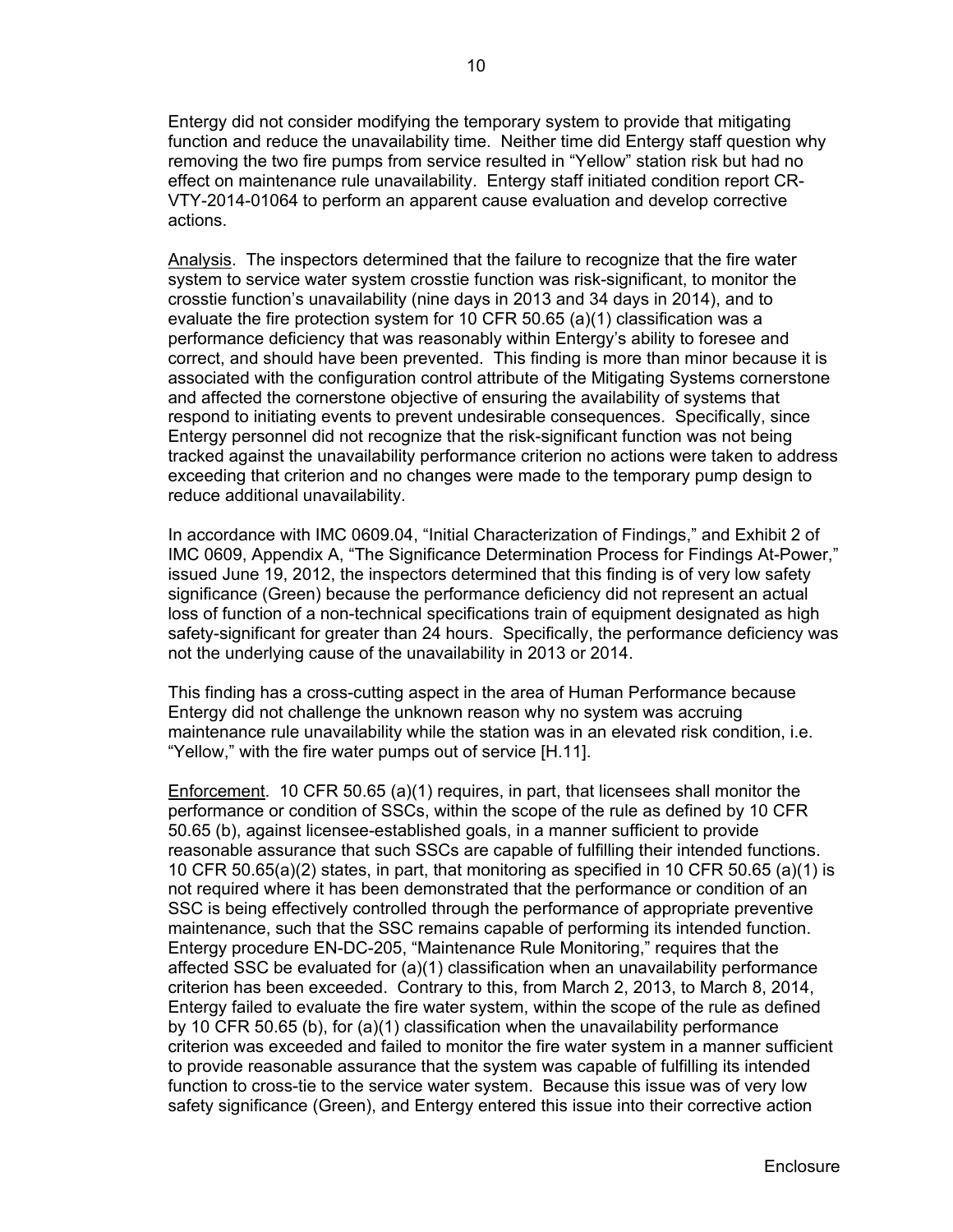program as condition report CR-VTY-2014-01064, this violation is being treated as an NCV, consistent with Section 2.3.2.a of the Enforcement Policy. **(NCV 05000271/2014002-01, Failure to Monitor the Unavailability of the Fire Water to Service Water Crosstie)**

## 1R13 Maintenance Risk Assessments and Emergent Work Control (71111.13 – 4 samples)

#### a. Inspection Scope

The inspectors reviewed station evaluation and management of plant risk for the maintenance and emergent work activities listed below to verify that Entergy performed the appropriate risk assessments prior to removing equipment for work. The inspectors selected these activities based on potential risk significance relative to the reactor safety cornerstones. As applicable for each activity, the inspectors verified that Entergy personnel performed risk assessments as required by 10 CFR 50.65(a)(4) and that the assessments were accurate and complete. When Entergy performed emergent work, the inspectors verified that operations personnel promptly assessed and managed plant risk. The inspectors reviewed the scope of maintenance work and discussed the results of the assessment with the station's work week manager to verify plant conditions were consistent with the risk assessment. The inspectors also reviewed the technical specification requirements and inspected portions of redundant safety systems, when applicable, to verify risk analysis assumptions were valid and applicable requirements were met.

- "B" emergency diesel generator surveillance, "B" core spray pump planned maintenance, and "B" reactor building closed loop cooling water heat exchanger planned maintenance – week of January 13
- "D" RHR system pump unavailable due to check valve maintenance week of January 20
- Alternate temporary fire water pump system installed week of February 3
- "A" emergency diesel generator surveillance concurrent with electric and diesel fire pump unavailability – week of March 3

## b. Findings

No findings were identified.

## 1R15 Operability Determinations and Functionality Assessments (71111.15 – 3 samples)

a. Inspection Scope

The inspectors reviewed operability determinations or functionality assessments for the following degraded or non-conforming conditions:

- HPCI turbine cooling water pressure relief valve leak, condition report CR-VTY-2013- 06864 initiated on December 18
- Fire protection water outer loop header leak, condition report CR-VTY-2014-00359 initiated on January 24
- Excessive nitrogen flow, condition report CR-VTY-2013-03307 initiated on February 25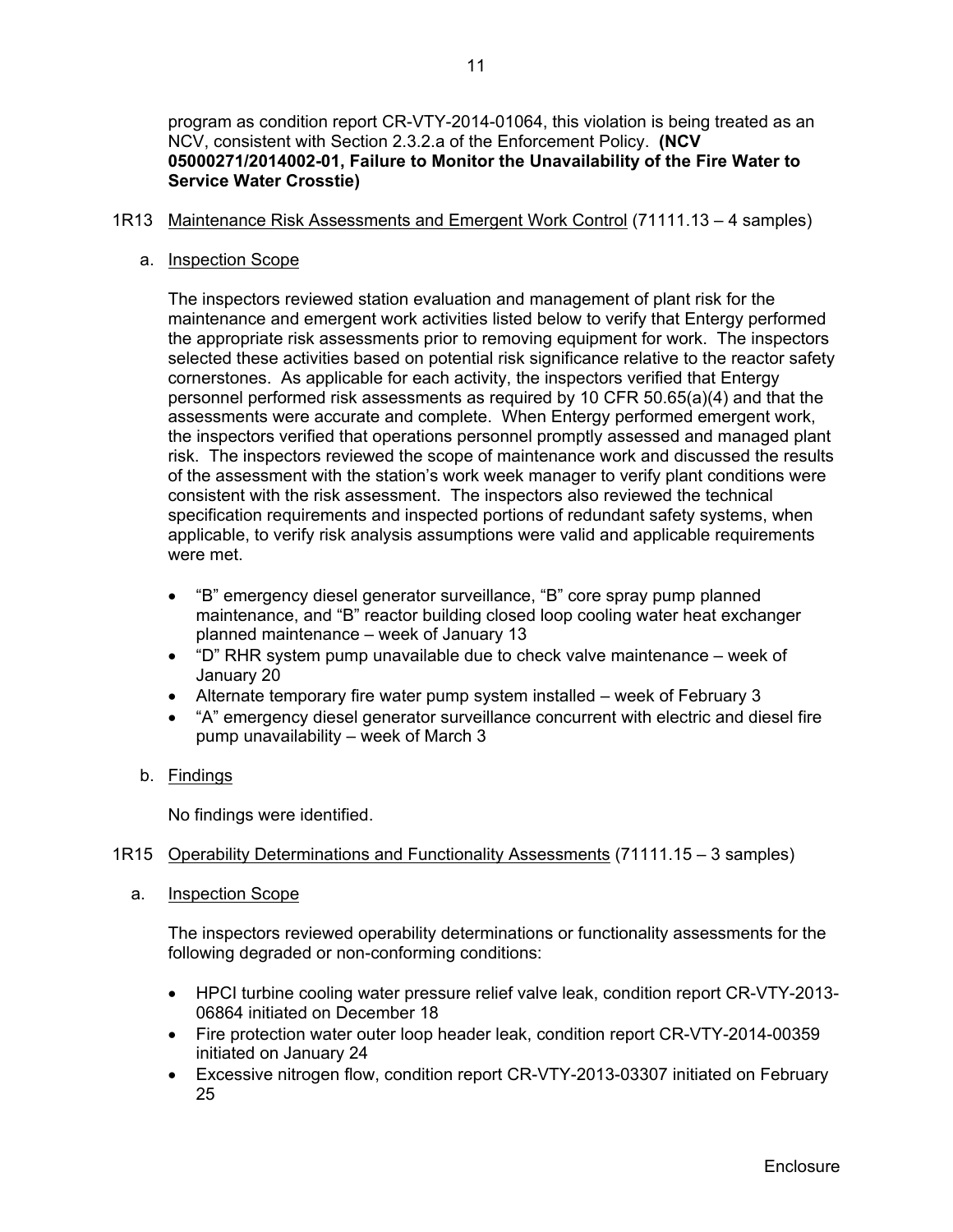The inspectors selected these issues based on the risk significance of the associated components and systems. The inspectors evaluated the technical adequacy of the operability determinations and functionality assessments to assess whether technical specification operability was properly justified, as applicable, and the subject component or system remained available such that no unrecognized increase in risk occurred. The inspectors compared the operability and design criteria in the appropriate sections of the technical specifications and UFSAR to Entergy's evaluations to determine whether the components or systems were operable or functional. The inspectors determined, where appropriate, compliance with bounding limitations associated with the evaluations.

b. Findings

No findings were identified.

- 1R18 Plant Modifications (71111.18 2 samples)
- .1 Temporary Modifications
	- a. Inspection Scope

The inspectors reviewed the temporary modifications listed below to determine whether the modifications affected the safety functions of systems that are important to safety. The inspectors reviewed 10 CFR 50.59 documentation and post-modification testing results, and conducted field walkdowns of the modifications to verify that the temporary modifications did not degrade the design bases, licensing bases, and performance capability of the affected systems.

- Engineering Change 48330 Shift load for standby gas system CRP 9-26 from AC-DP-5 circuit 4 to circuit 18, phase C
- Engineering Change 48805 Temporary fire pumps to support repair of the fire protection outer loop header leak
- b. Findings

No findings were identified.

## 1R19 Post-Maintenance Testing (71111.19 – 7 samples)

a. Inspection Scope

The inspectors reviewed the post-maintenance tests for the maintenance activities listed below to verify that procedures and test activities ensured system operability and functional capability. The inspectors reviewed the test procedure to verify that the procedure adequately tested the safety functions that may have been affected by the maintenance activity, that the acceptance criteria in the procedure were consistent with the information in the applicable licensing basis and/or design basis documents, and that the procedure had been properly reviewed and approved. The inspectors also witnessed the test or reviewed test data to verify that the test results adequately demonstrated restoration of the affected safety functions.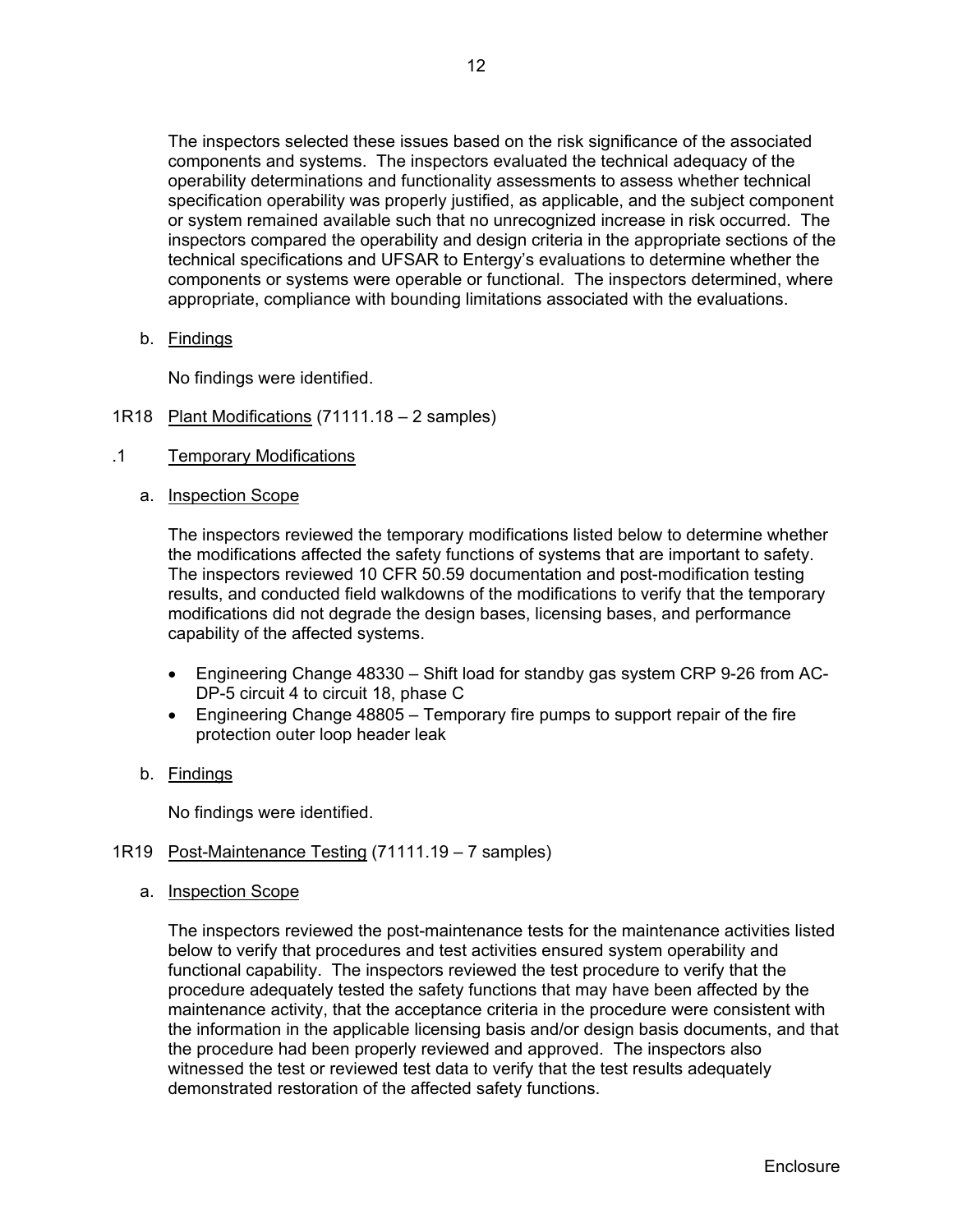- "B" core spray pump seal replacement on January 15
- "D" RHR check valve repair on January 24
- Installation of insert valve FP-100B in outer fire protection water loop on February 25
- Installation of insert valve FP-104B in outer fire protection water loop on February 25
- "A" reactor feedwater pump seal replacements on February 27
- Buried fire protection water outer loop valves V76-100, V76-106, and V76-107 removal and replacement with flanged pipe sections (V76-100 and V76-106) and a new valve (V76-107) from January 24 to March 8
- "A" service water pump motor feeder breaker repair on March 18
- b. Inspection Scope

No findings were identified.

- 1R22 Surveillance Testing (71111.22 6 samples)
	- a. Inspection Scope

The inspectors observed performance of surveillance tests and reviewed test data of selected risk-significant SSCs to assess whether test results satisfied technical specifications, the UFSAR, and Entergy's procedure requirements. The inspectors verified that test acceptance criteria were clear, tests demonstrated operational readiness and were consistent with design documentation, test instrumentation had current calibrations and the range and accuracy for the application, tests were performed as written, and applicable test prerequisites were satisfied. Upon test completion, the inspectors considered whether the test results supported that equipment was capable of performing the required safety functions. The inspectors reviewed the following surveillance tests:

- "A" RHR and RHRSW quarterly surveillance on January 8
- Station blackout diesel generator quarterly surveillance on January 30
- HPCI suction transfer on condensate storage tank low level instrumentation test and calibration on February 26
- "A" emergency diesel generator semi-annual fast start surveillance on March 6
- Reactor coolant system leakage detection on March 11
- HPCI pump quarterly surveillance on March 19
- b. Findings

No findings were identified.

## **Cornerstone: Emergency Preparedness**

# 1EP4 Emergency Action Level and Emergency Plan Changes (71114.04 - 1 sample)

a. Inspection Scope

Entergy implemented various changes to the VY Emergency Action Levels (EALs), Emergency Plan, and implementing procedures. Entergy had determined that, in accordance with 10 CFR 50.54(q)(3), any change made to the EALs, Emergency Plan,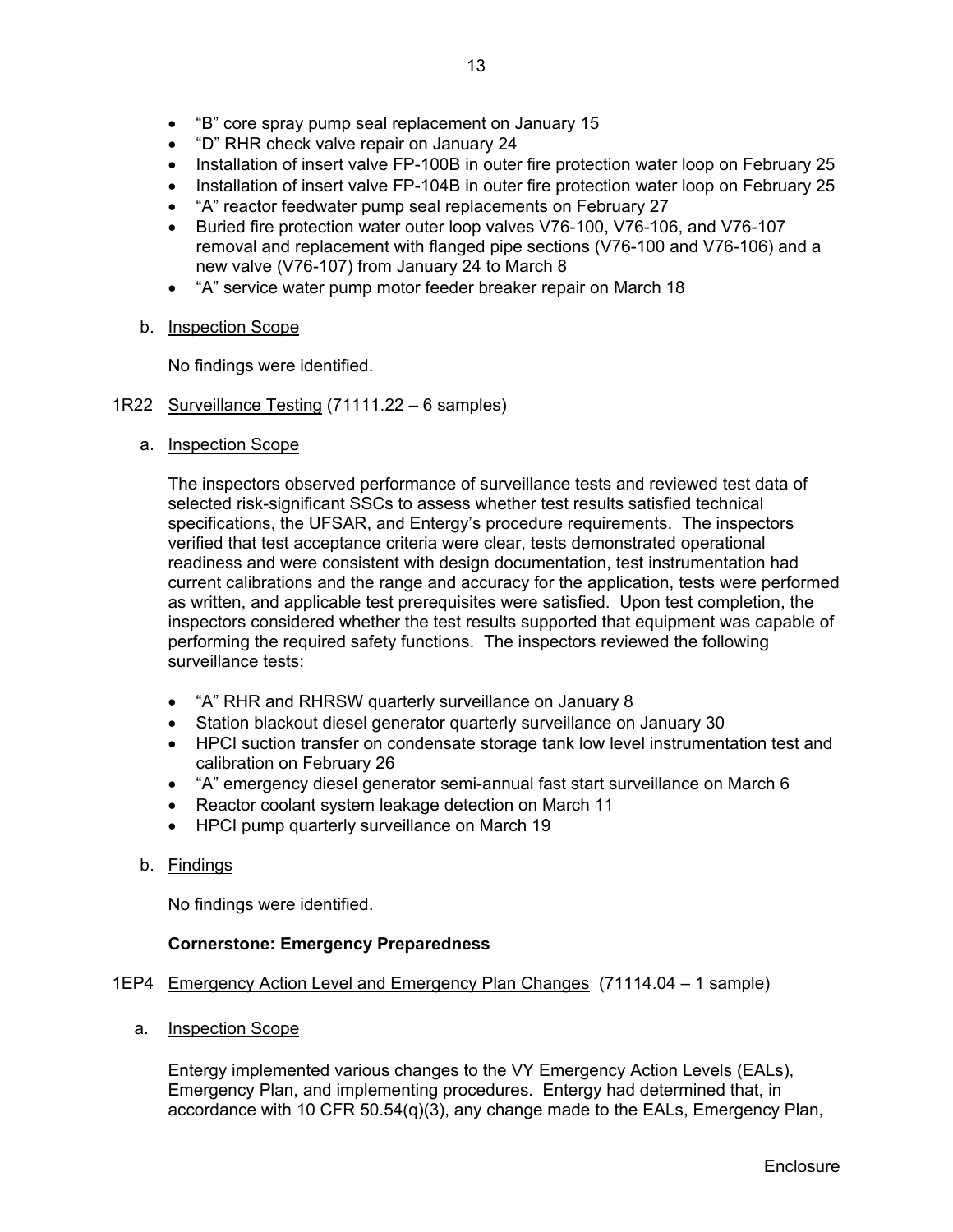and its lower-tier implementing procedures, had not resulted in any reduction in effectiveness of the Emergency Plan, and that the revised Emergency Plan continued to meet the standards in 50.47(b) and the requirements of 10 CFR 50, Appendix E.

The inspectors performed an in-office review of all EAL and Emergency Plan changes submitted by Entergy as required by 10 CFR  $50.54(q)(5)$ , including the changes to lower-tier emergency plan implementing procedures, to evaluate for any potential reductions in effectiveness of the Emergency Plan. This review by the inspectors was not documented in an NRC Safety Evaluation Report and does not constitute formal NRC approval of the changes. Therefore, these changes remain subject to future NRC inspection in their entirety. The requirements in 10 CFR  $50.54(q)$  were used as reference criteria.

b. Findings

No findings were identified.

- 1EP6 Drill Evaluation (71114.06 1 sample)
	- a. Inspection Scope

The inspectors evaluated the conduct of a routine Entergy emergency drill on February 26 to identify any weaknesses and deficiencies in the classification, notification, and protective action recommendation development activities. The inspectors observed emergency response operations in the simulator and emergency operations facility to determine whether the event classification, notifications, and protective action recommendations were performed in accordance with procedures. The inspectors also attended the drill critique in the emergency operations facility to compare inspector observations with those identified by Entergy staff in order to evaluate Entergy's critique and to verify whether the Entergy staff was properly identifying weaknesses and entering them into the corrective action program.

b. Findings

No findings were identified.

# **4. OTHER ACTIVITIES**

## 4OA1 Performance Indicator Verification (71151)

- .1 Initiating Events Cornerstone (3 samples)
	- a. Inspection Scope

The inspectors reviewed Entergy's submittals and performance indicator data for the indicators listed below for the period from January 2013 through December 2013. To determine the accuracy of the performance indicator data reported during those periods, the inspectors used definitions and guidance contained in Nuclear Energy Institute (NEI) Document 99-02, "Regulatory Assessment Performance Indicator Guideline," Revision 7. The inspectors reviewed Entergy's operator narrative logs, operability assessments,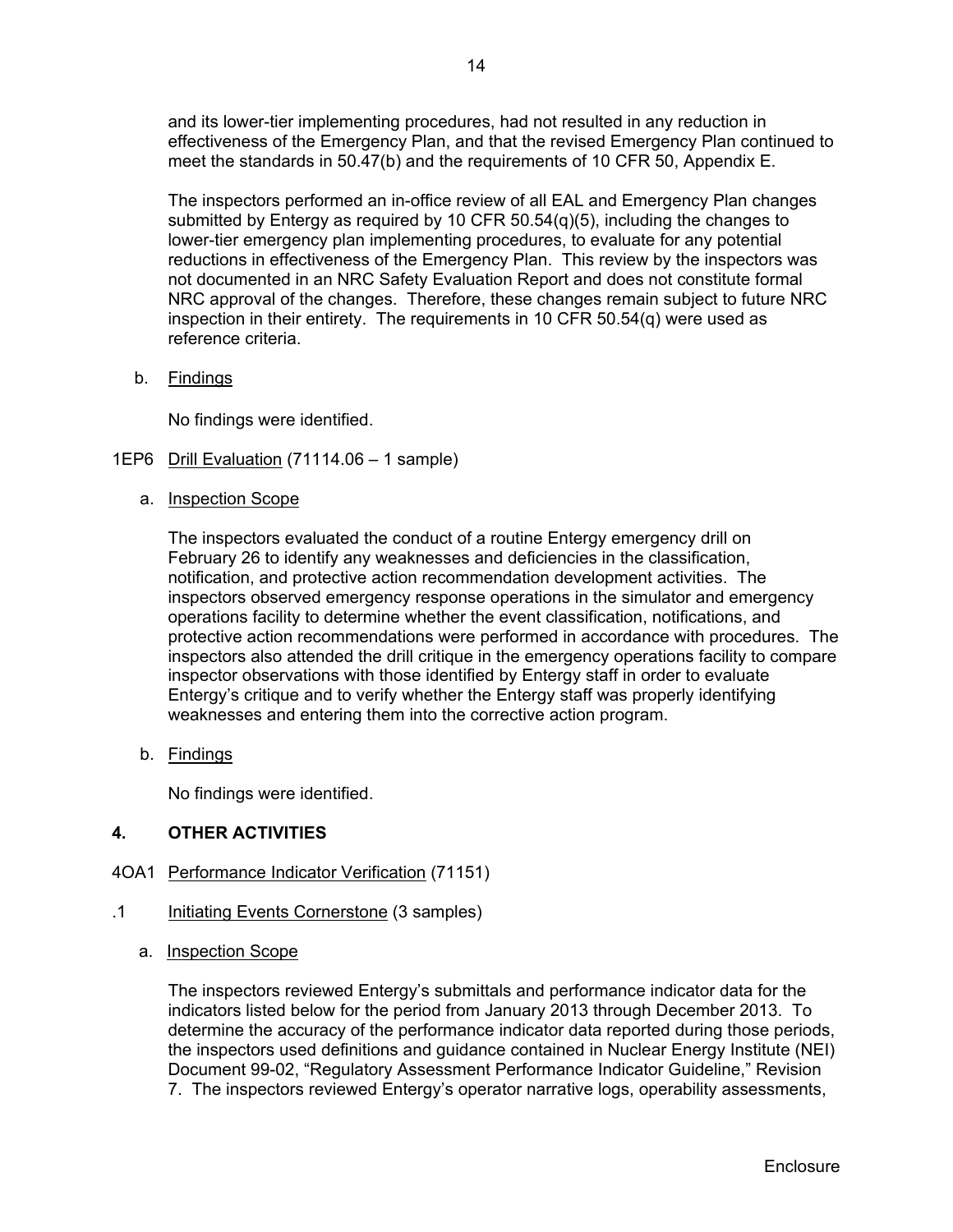maintenance rule records, condition reports, event reports, and NRC integrated inspection reports to validate the accuracy of the submittals.

- Unplanned Scrams
- Unplanned Power Changes
- Unplanned Scrams with Complications

#### b. Findings

No findings were identified.

#### .2 Reactor Coolant System Specific Activity and Reactor Coolant System Leak Rate (2 samples)

#### a. Inspection Scope

The inspectors reviewed Entergy's submittal for the reactor coolant system specific activity and reactor coolant system leak rate performance indicators for the period of April 2013 through December 2013. To determine the accuracy of the performance indicator data reported during those periods, the inspectors used definitions and guidance contained in NEI Document 99-02, "Regulatory Assessment Performance Indicator Guideline," Revision 7. The inspectors also reviewed reactor coolant system sample analysis and control room logs of daily measurements of reactor coolant system leakage, and compared that information to the data reported by the performance indicator. Additionally, the inspectors observed surveillance activities that determined the reactor coolant system identified leakage rate, and chemistry personnel taking a reactor coolant system sample.

b. Findings

No findings were identified.

## 4OA2 Problem Identification and Resolution (71152)

- .1 Routine Review of Problem Identification and Resolution Activities
	- a. Inspection Scope

As required by Inspection Procedure 71152, "Problem Identification and Resolution," the inspectors routinely reviewed issues during baseline inspection activities and plant status reviews to verify that Entergy entered issues into their corrective action program at an appropriate threshold, gave adequate attention to timely corrective actions, and identified and addressed adverse trends. In order to assist with the identification of repetitive equipment failures and specific human performance issues for follow-up, the inspectors performed a daily screening of items entered into the corrective action program and periodically attended condition report review group meetings.

b. Findings

No findings were identified.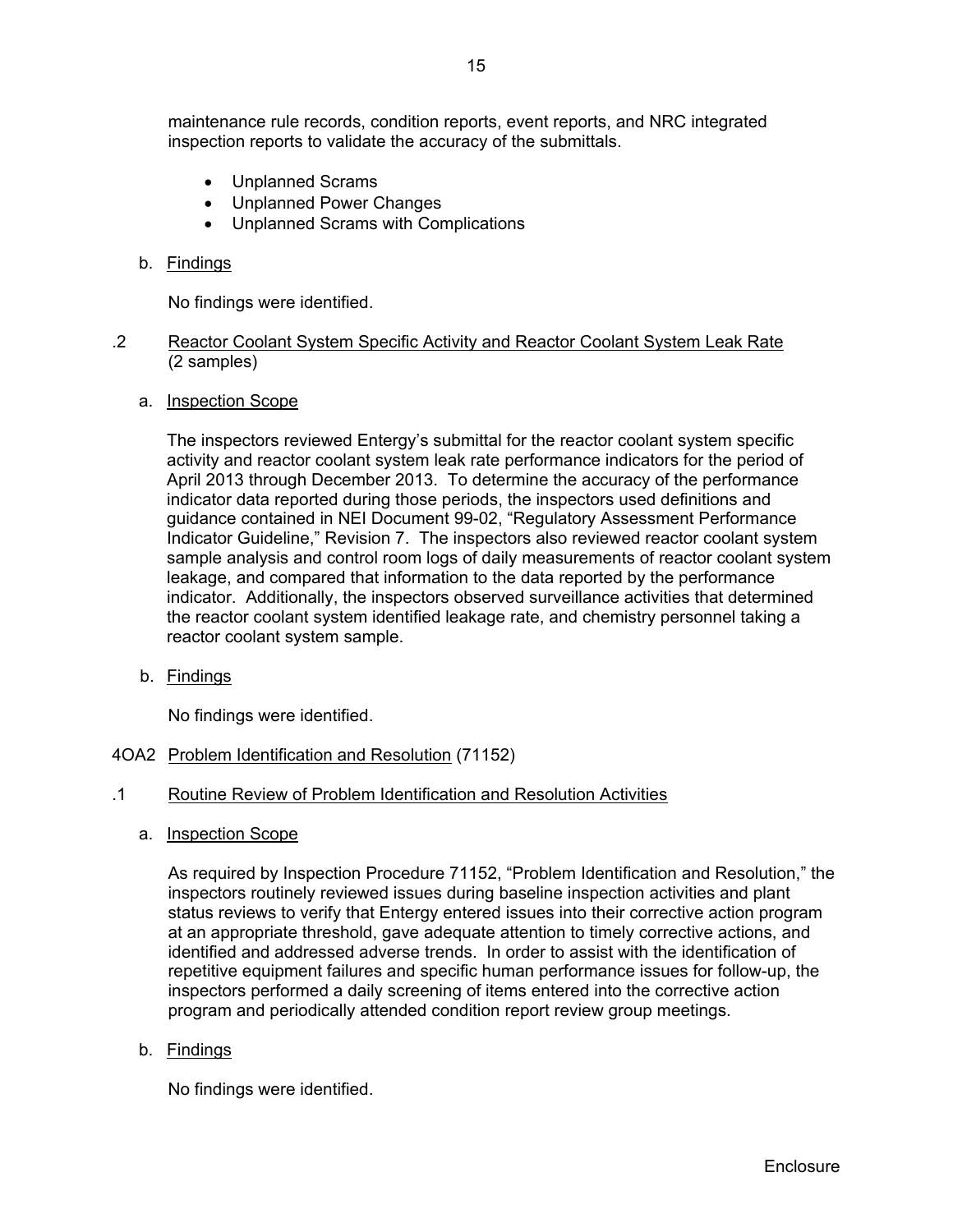(Closed) Licensee Event Report (LER) 0500027/2013-002-00: Potential to Flood Switchgear Rooms Due to Missing Conduit Flood Seal

On November 6, 2013, Entergy discovered a conduit with a loose mechanical screwtype seal and a conduit with no seal inside manhole S2 during a scheduled surveillance of flood seals. The conduits are required to be sealed to block a flood water pathway into the east and west switchgear rooms. On November 7, the conduits were sealed with a silicone elastomer to restore compliance. The enforcement aspects of this issue were documented in Inspection Report 05000271/2013005, ML14037A334. The inspectors did not identify any new issues during the review of the LER. This LER is closed.

## 4OA5 Other Activities

The table below provides a cross-reference from the last six months of 2013 of findings and associated cross-cutting aspects to the new cross-cutting aspects resulting from the common language initiative. These aspects and any others identified since January 2014, will be evaluated for cross-cutting themes and potential substantive cross-cutting issues in accordance with IMC 0305 starting with the 2014 mid-cycle assessment review.

| Finding             | <b>Old Cross-Cutting Aspect</b> | New Cross-Cutting Aspect |
|---------------------|---------------------------------|--------------------------|
| 05000271/2013004-01 | H.4(b)                          | H.8                      |
| 05000271/2013004-02 | H.3(a)                          | H.5                      |
| 05000271/2013004-03 | H.4(a)                          | H.12                     |
| 05000271/2013005-01 | H.2(c)                          | H.7                      |
| 05000271/2013005-02 | H.1(a)                          | H.13                     |

#### 4OA6 Meetings, Including Exit

On April 7, 2014, the inspectors presented the inspection results to Mr. Vincent Fallacara, General Manager of Plant Operations, and other members of the Entergy staff. The inspectors verified that no proprietary information was retained by the inspectors or documented in this report.

## **ATTACHMENT: SUPPLEMENTARY INFORMATION**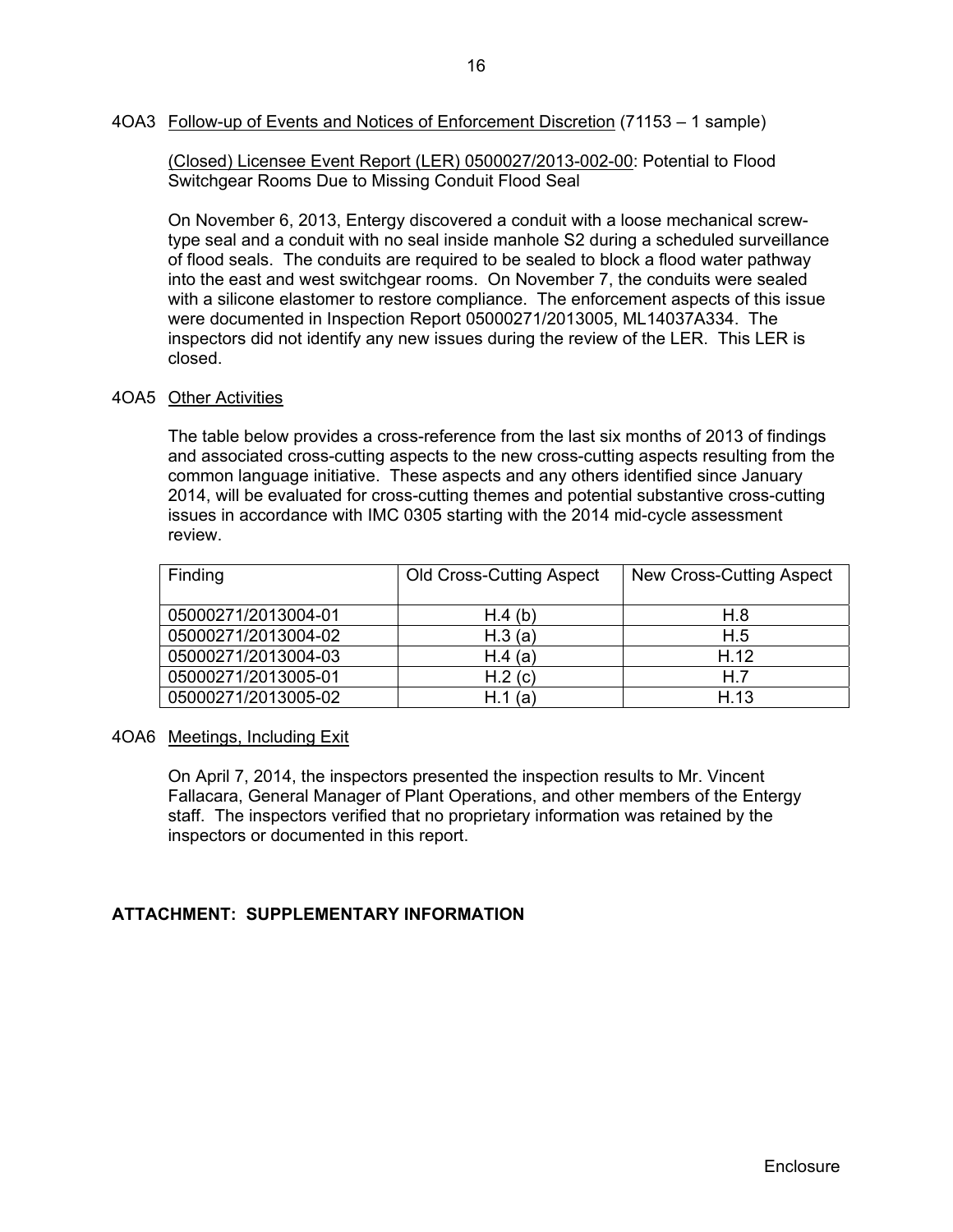# **SUPPLEMENTARY INFORMATION**

# **KEY POINTS OF CONTACT**

Vermont Yankee Personnel

C. Wamser, Site Vice President

V. Fallacara, General Manager of Plant Operations

M. Romeo, Director of Regulatory and Performance Improvement

J. Boyle, Engineering Director

R. Felumb, Performance Improvement Manager

P. Corbett, Nuclear Oversight Manager

J. Hardy, Chemistry Manager

D. Jones, Senior Operations Manager

M. McKenney, Emergency Preparedness Manager

P. Paradis, Senior Maintenance Manager

J. Rogers, Design Engineering Manager

P. Ryan, Security Manager

K. Stupak, Manager, Training and Development

D. Tkatch, Radiation Protection Manager

C. Chappell, Regulatory Assurance Manager

A. Zander, Shift Manager

K. O'Neil, Workweek Manager

L. Derting, RP Supervisor

J. Gaboriault, Planning Supervisor

C. Daniels, FIN Superintendent

W. Manning, Control Room Supervisor

R. Swanson, System Engineering Supervisor

J. Merkle, System Engineering Manager

R. Busick, Assistant Operations Manager

R. Bettini, Electrical Maintenance Supervisor

R. Mauthe, Instrumentation and Controls Supervisor

M. Whippie, Chemistry Supervisor

# **LIST OF ITEMS OPENED, CLOSED, DISCUSSED AND UPDATED**

| Opened/Closed        |            |                                                                                                     |
|----------------------|------------|-----------------------------------------------------------------------------------------------------|
| 05000271/2014-002-01 | <b>NCV</b> | Failure to Monitor the Unavailability of the Fire<br>Water to Service Water Crosstie (Section 1R12) |
| Closed               |            |                                                                                                     |
| 05000271/2013-002-00 | I FR.      | Potential to Flood Switchgear Rooms Due to<br>Missing Conduit Flood Seal (Section 4OA3)             |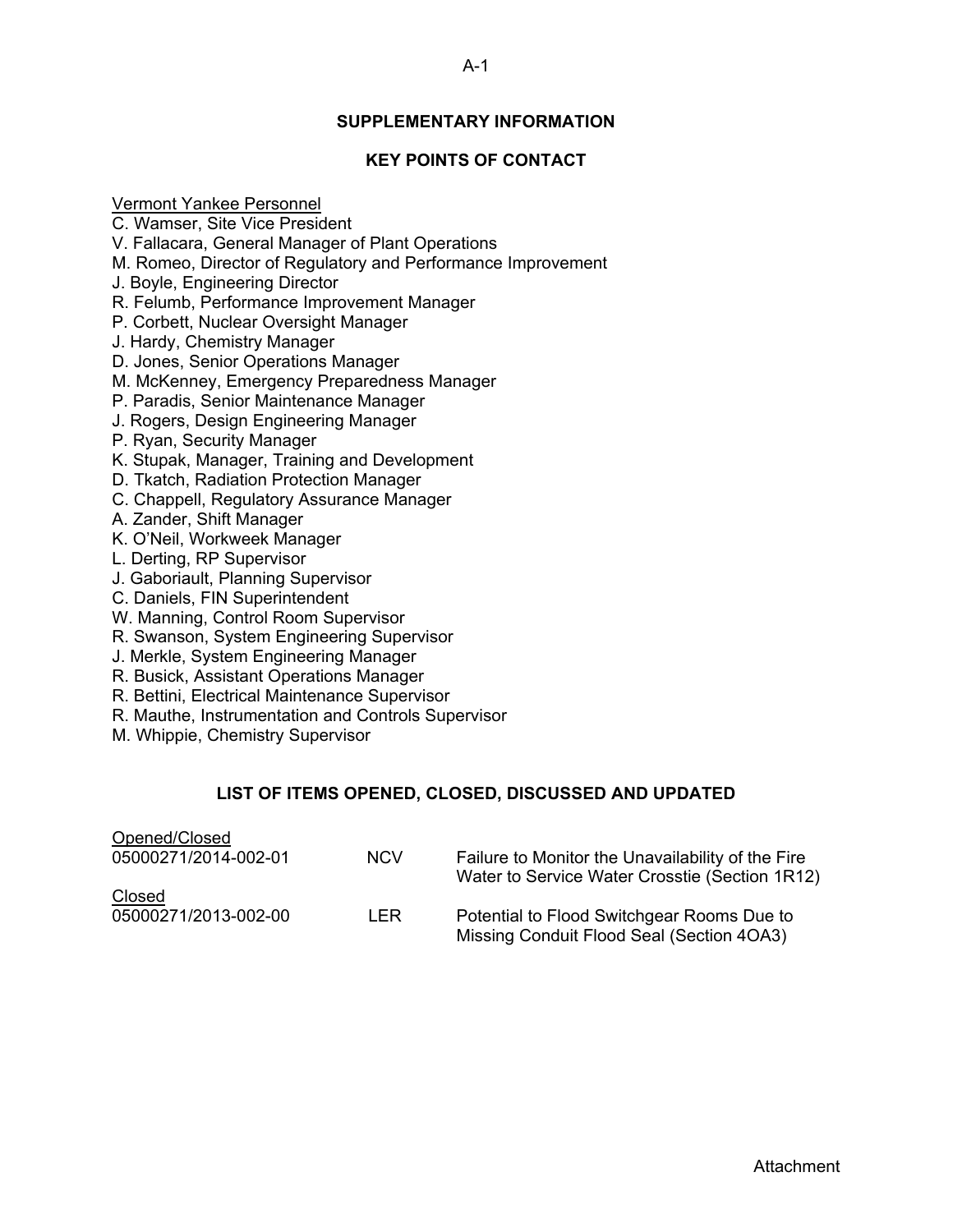## **LIST OF DOCUMENTS REVIEWED**

In addition to the documents identified in the body of this report, the inspectors reviewed the following documents and records.

Vermont Yankee Nuclear Power Station Updated Final Safety Analysis Report Vermont Yankee Nuclear Power Station Technical Specifications Vermont Yankee Nuclear Power Station Narrative Logs, Night Orders, and Standing Orders Vermont Yankee Nuclear Power Station Equipment Out of Service (EOOS) Risk Model Vermont Yankee Nuclear Power Station Workweek Schedules

#### **Section 1R01: Adverse Weather Protection**

**Procedures** 

OP 2127, "John Deere Diesel Generator System," Revision 23 OPOP-480V-2143, "480 and Lower Voltage AC System (Except Vital Inst. AC and Lighting Panels," Revision 3 OP 5229, "Inspection and Testing of the GE 480 VAC Switchgear," Revision 14

OPOP-PHEN-3127, "Natural Phenomena," Revision 14

#### Condition Reports

| CR-VTY-2014-00023 | CR-VTY-2014-00031 | CR-VTY-2014-01082 |
|-------------------|-------------------|-------------------|
| CR-VTY-2014-00030 | CR-VTY-2014-00085 |                   |

#### **Miscellaneous**

OPOP-PHEN-3127, Attachment 4, "Extreme Low Temperature Walkdown Check Sheet," completed 1/2/14 - 1/4/14

OP 2196, Attachment 1, "Cold Weather Initiation Operations Checklist," completed 1/3/14

#### **Section 1R04: Equipment Alignment**

#### **Procedures**

OPOP-480V-2143, "480 and Lower Voltage AC System (Except Vital Inst. AC and Lighting Panels)," Revision 3 OPOP-RHR-2124, "Residual Heat Removal System," Revision 10

OPOP-48V-2143, "480 and Lower Voltage AC System," Revision 3 OP 4114, "Standby Liquid Control System Surveillance," Revision 74

OP 2114, "Flow Diagram Standby Liquid Control System," Revision 29

#### Condition Reports

| CR-VTY-2013-04382 | CR-VTY-2013-06552 | CR-VTY-2014-01092 |
|-------------------|-------------------|-------------------|
| CR-VTY-2013-04432 | CR-VTY-2014-00008 | CR-VTY-2014-01214 |
| CR-VTY-2013-05254 | CR-VTY-2014-00089 | CR-VTY-2014-01215 |
| CR-VTY-2013-05891 | CR-VTY-2014-00308 |                   |

#### Drawings

G-191163, "Flow Diagram Fire Protection System Outer Loop," Revision 15 G-191159, Sheet 1, "Flow Diagram Service Water System," Revision 88 G-191172, "Flow Diagram Residual Heat Removal system," Revision 73 G-191159, Sheet 2, "Flow Diagram Service Water System," Revision 97 G-191171, "Flow Diagram Standby Liquid Control System," Revision 29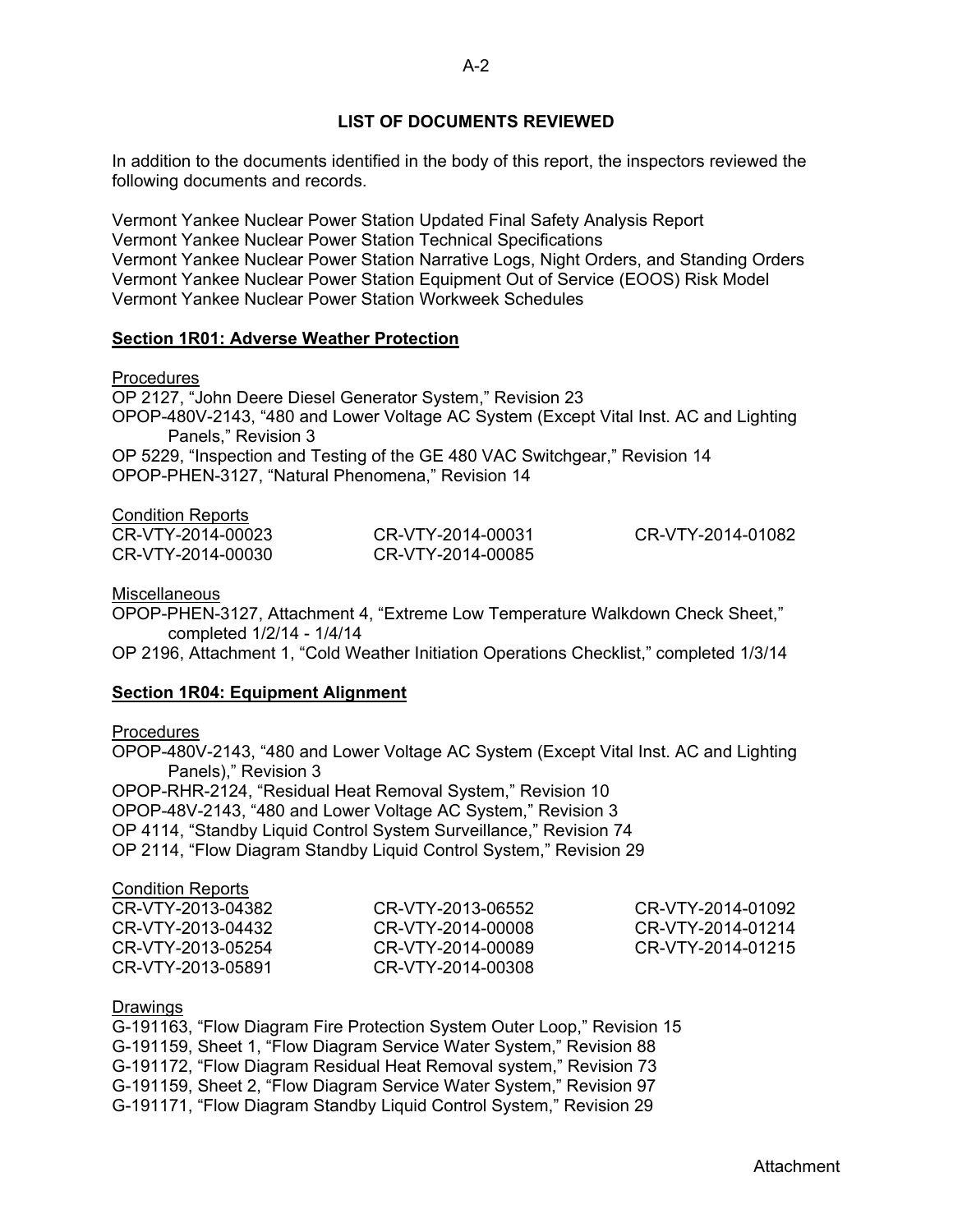**Miscellaneous** 

EN-MA 125, Attachment 9.3, "Troubleshooting Control of Maintenance Activities," completed 1/26/14

## **Section 1R05: Fire Protection**

## Procedures

OP 4019, "Surveillance of Plant Fire Barriers and Fire Rated Assemblies," Revision 31 OPAP-BCP-0077, "Barrier Control Process," Revision 2 VTY-EN-TQ-125, "Fire Brigade Drills," Revision 2

Pre-Fire Plans PFP-TB-5, "Elevation 252' – 6" Diesel Generator Rooms," Revision 4 PFP-RB-8, "Elevation 232'- 6" Torus (South)," Revision 4 PFP-RB-10, "Elevation 213' - 9" Torus (South)," Revision 4 PFP-RB-12, "Elevation 213' – 9" HPCI Pump Room," Revision 4 PFP-IS, "Intake, Elevation 237," Revision 4

Condition Reports CR-VTY-2014-00240 CR-VTY-2014-00439 CR-VTY-2014-00576

## Drawings

B-191500, Sheet 324, "Fire Barrier Seal Drawing – Fire Barrier Number 62," Revision 1

## Miscellaneous

 "Fire Hazards Analysis," Revision 14 Tagout 480A-012-A-BUS11-6D BUR Tagout 480A-012-B-BUS11-6D BUR Tagout 480A-012-C-BUS11-6D BUR BCP-2014-07, "Open Doors to Enable Continuous Fire Watch" SIP-2013-09, "MCC-8D Cubicle Inspection" SIP-2014-05, "Implement EC-48805" NFPA 27, "Private Fire Brigades," 1981 Fire Drill Scenario, 3/4/14 EC 23920, "Turbine Building 252' El East Intrusion Barrier"

## **Section 1R06: Flood Protection Measures**

**Drawings** G-191665, "Turbine Building Riser diagrams – Plumbing and Drainage," Revision 9 G-191662, "Turbine Building Ground Floor Plan – Plumbing and Drainage," Revision 18

Miscellaneous IF, "Internal Flooding Topical Design Basis Document," Revision 9 Individual Plant Examination for External Events

# **Section 1R11: Licensed Operator Requalification Program**

Procedures

EN-OP-115, "Conduct of Operations," Revision 14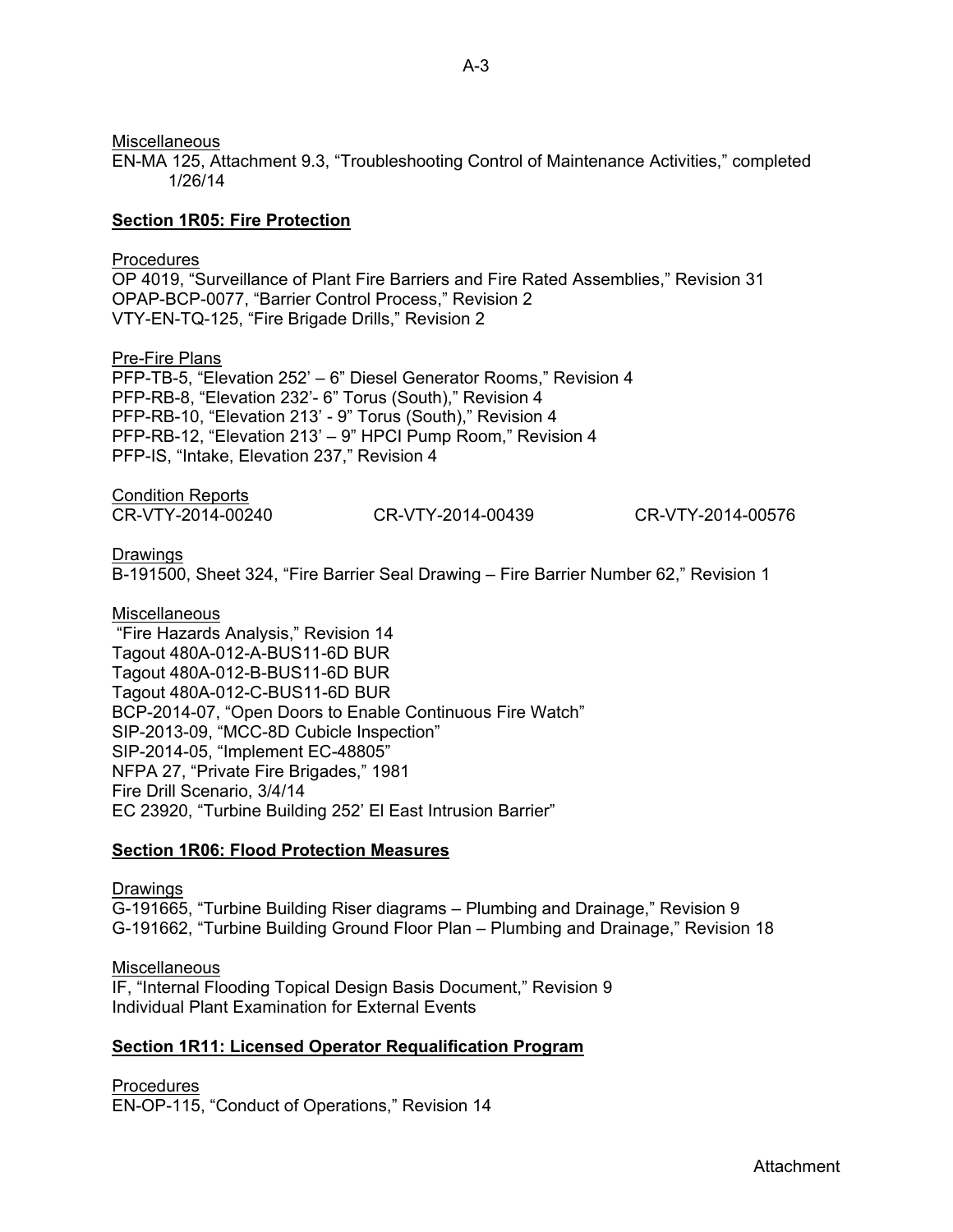OP 2123, "Core Spray," Revision 45 OPOP-RHR-2124, "Residual Heat Removal System," Revision 9 OP 2115, "Primary Containment," Revision 84 OP 2144, "120/240 VAC Vital Bus," Revision 46 EOP-2, "ATWS RPV Control," Revision 8

#### **Section 1R12: Maintenance Effectiveness**

#### Procedures

OPOP-RHR-2124, "Residual Heat Removal System," Revision 7 OE 3107, ""EOP/SAG Appendices," Revision 29 OE 3148, "Loss of Service Water," Revision 18 OPST-RHR-4124-11A, "RHRSW Loop "A" Valve Operability Test," Revision 0 EN-DC-204, "Maintenance Rule Scope and Basis," Revision 3 VTY-EN-DC-204, "Maintenance Rule Scope and Basis," Revision 3 VTY-EN-DC-205, "Maintenance Rule Monitoring," Revision 5

#### Condition Reports

| CR-VTY-2010-05239 | CR-VTY-2013-01629 | CR-VTY-2013-06257 |
|-------------------|-------------------|-------------------|
| CR-VTY-2011-01713 | CR-VTY-2013-01870 | CR-VTY-2013-06994 |
| CR-VTY-2011-03744 | CR-VTY-2013-01933 | CR-VTY-2014-00583 |
| CR-VTY-2011-03971 | CR-VTY-2013-02067 | CR-VTY-2014-01064 |
| CR-VTY-2012-03411 | CR-VTY-2013-02169 | CR-VTY-2014-01086 |
| CR-VTY-2012-04536 | CR-VTY-2013-02678 |                   |
| CR-VTY-2013-00033 | CR-VTY-2013-02731 |                   |

#### **Miscellaneous**

480V AC System Health Report, Q3-2013

480V AC System Health Report, Q4-2013

480AC, "Design Basis Document for Safety Related 4.16KV / 480 Volt System," Revision 25 480AC, "Scoping Basis Document 480 Volts AC Electrical (480AC)," Revision 6

Fire Protection SSC Performance History, 3/1/11 through 2/28/14

FP, "Scoping Basis Document – Fire Protection," Revision 5 and Revision 7

Residual Heat Removal Service Water System Health Report, Q3-2013

Residual Heat Removal Service Water System SSC Performance History, 1/1/11 through 12/31/13

RHR Service Water State of the System Report, 12/31/13

SW, "Scoping Basis Document – Service Water," Revision 8

VTY-NE-11-00001, "Vermont Yankee Nuclear Power Station Probabilistic Safety Assessment," Revision 0

## **Section 1R13: Maintenance Risk Assessments and Emergent Work Control**

## **Procedures**

AP 0172, "Work Schedule Risk Management – Online," Revision 27 EN-OP 119, "Protected Equipment Postings," Revision 6 EN-DC-127, "Control of Hotwork and Ignition Sources," Revision 13 VTY-EN-OP-116, "Infrequently Performed Tests or Evolutions," Revision 12 OPOP-480V-2143, "480 and Lower Voltage AC System," Revision 3 VY-EN-OP-119, "Protected Equipment Postings," Revision 6 AP 0172, "Work Schedule Risk Management – On-Line," Revision 27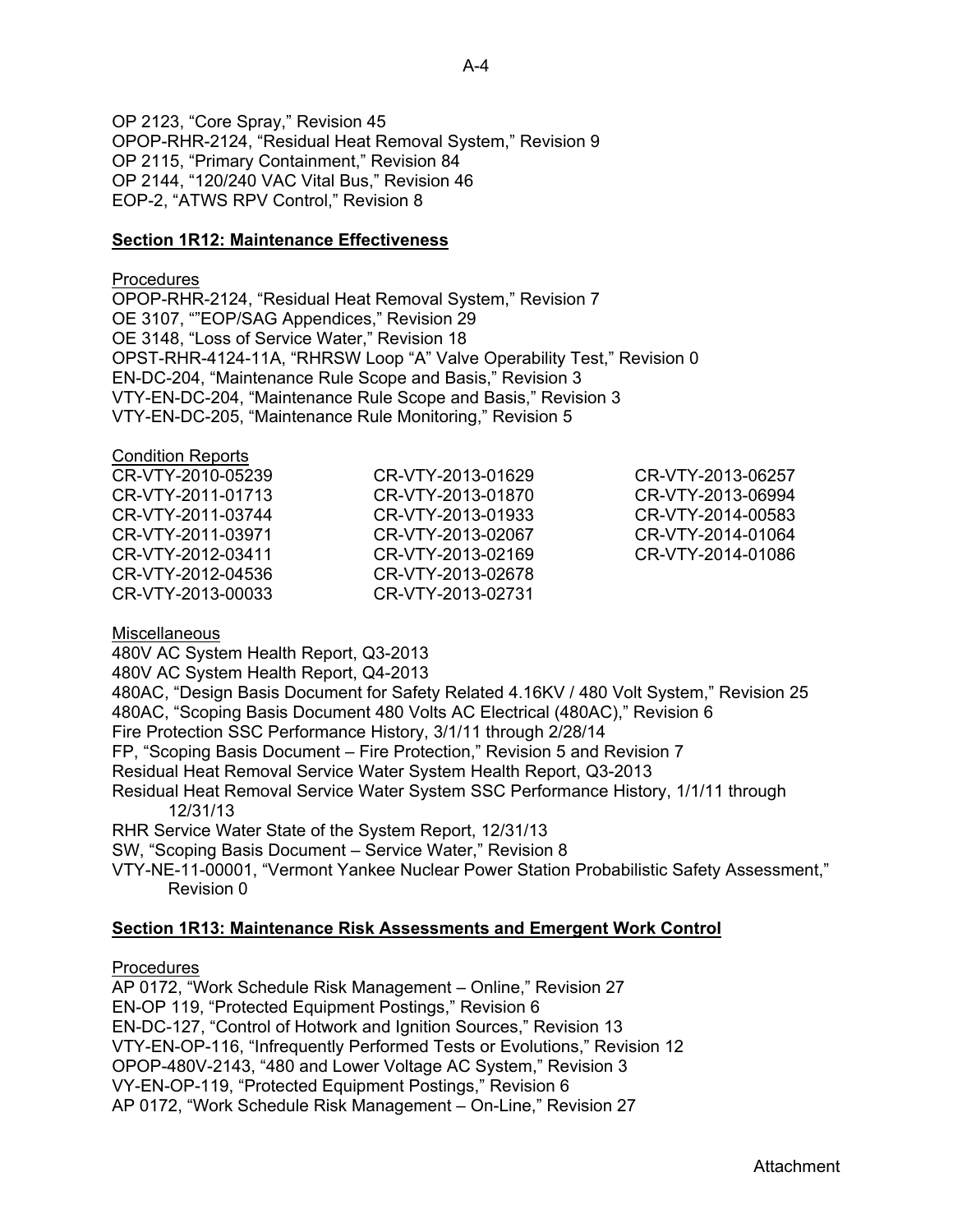VTY-EN-WM-104, "On Line Risk Assessment," Revision 9

**Miscellaneous** VYAPF 0172.02, "Risk Management Worksheet," completed 1/13/14 VYAPF 0172.02, "Risk Management Worksheet," completed 1/16/14 WW 1402 System Schedule WW 1403 System Schedule WW 1405 System Schedule WW 1409 System Schedule NUMARC 93-01, "Industry Guideline for Monitoring the Effectiveness of Maintenance at Nuclear Power Plants," Revision 4A Individual Plant Examination for External Events VTY-EN-WM-104, Attachment 9.3, "On-Line Risk Assessment Integrated Risk Summary Form," WW 1409 VYAPF 0172.01, "On-Line Maintenance Safety Assessment Review," 3/6/14

#### **Section 1R15: Operability Determinations and Functionality Assessments**

#### Procedures

OP 2120, "High Pressure Coolant Injection System," Revision 62 EN-OP-111, Attachment 9.2, "Excessive Nitrogen Flow," Revision 1

#### Drawings

G-191163, Sheet 2, "Flow Diagram Fire Protection System Outer Loop," Revision 15 G-191169, Sheet 2, "Flow Diagram High Pressure Coolant Injection System," Revision 45

#### Condition Reports

CR-VTY-2013-06864 CR-VTY-2013-06876 CR-VTY-2014-00359 CR-VTY-2014-00361

CR-VTY-2014-00363 CR-VTY-2014-00366 CR-VTY-2014-00373 CR-VTY-2014-00444

CR-VTY-2014-00739 CR-VTY-2014-00807

#### **Miscellaneous**

HPCI, "Design Basis Document for High Pressure Coolant Injection System," Revision 34 VYG-2601, "Vermont Yankee Nuclear Project Steam Relief and Isolation Valve Accumulators," May 7, 1970

EC-45804, "Provide Rotameter with Larger Range to Quantify CA Drywell Leak"

VYS-98/150, "Closeout of Commitments ER-98-1176\_02, \_03, \_04 MSIV Accumulator Sizing Concerns," 12/15/98

EN-MA-125, Attachment 9.3, "Troubleshooting Control of Maintenance Activities," completed 1/26/14

OPST-HPCI-4120-02, "HPCI Pump Operability Test (Quarterly)," completed 12/18/13 OPST-HPCI-4120-02, "HPCI Pump Operability Test (Quarterly)," completed 9/18/13 OPST-HPCI-4120-03, "HPCI Pump Comprehensive Test (Biennially)," completed 6/19/13

#### **Section 1R18: Plant Modifications**

**Procedures** 

OPOP-48V-2143, "480 and Lower Voltage AC System," Revision 2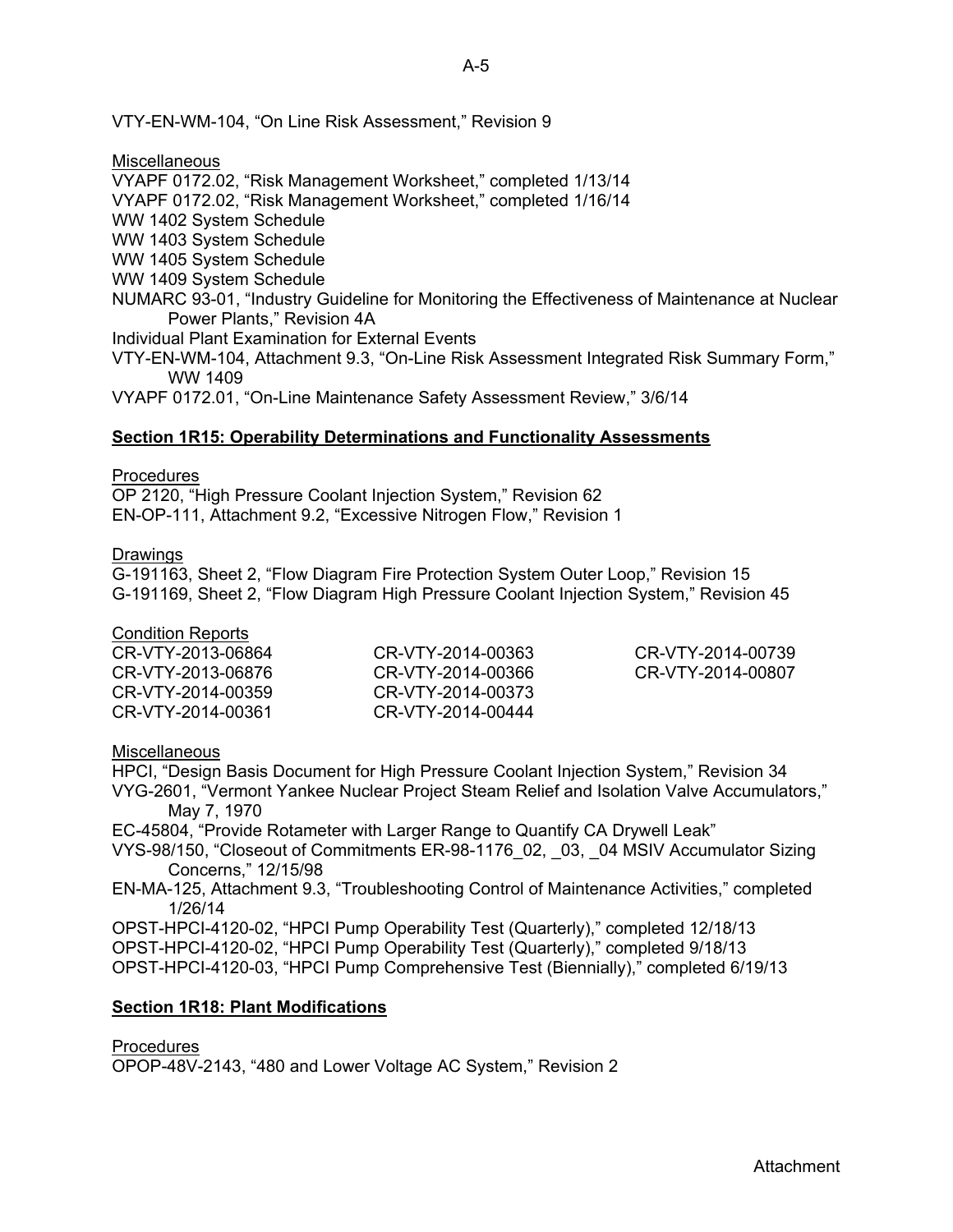Work Orders

WO 370568, "AC-DP-5; Move SBGS Load from CKT 4 to CKT 18 Temporary Modification EC-48330"

WO 00372843, "Install Temporary Modification EC 48805 to Provide Header Supply"

## Drawings

B-191301, Sheet 1430, "Control Wiring Diagram – Standby Gas Treatment System 'B' EP Valves," Revision 20

SK-TM-48805-01, "Temporary Fire Water Supply Sketch," Revision 0

**Miscellaneous** 

EC 48330, "Shift Load for Standby Gas System CRP 9-26" from AC-DP-5 CKT 4 to CKT 18, Phase C"

EC 48805, Temporary Fire Pumps to Support Repair of the Fire Protection Header Leak" A-191353-AC-DP-5, "Power Panel Schedule," Revision 12

SIP-14-03, "FH-9/FH-10 Removed from Service to Install Temporary Fire Pumps per EC 48805," 1/30/14

ECT-48805-01, "Temporary Fire Pump Temporary Modification Installation Test," Revision 0

# **Section 1R19: Post-Maintenance Testing**

## **Procedures**

OPST-CS-4123-06B, "Core Spray Pump B Comprehensive Operability Test," Revision 3 OPST-CS-4123-03B, "Core Spray Pump B Quarterly Operability Test," Revision 3 OPOP-RHR-2124, "Residual Heat Removal System," Revision 9 OPST-RHR-4124-13D, "RHR Pump D Operability Test (Quarterly)," Revision 3 OPST-RHR-4124-13B, "RHR Pump B Operability Test (Quarterly)," Revision 3 EN-WM-107, "Post Maintenance Testing," Revision 4 MMVN-10080, "Insert Valve Installation Procedure for Carbon Steel Piping," Revision 1

## Condition Reports

| CR-VTY-2014-00234 | CR-VTY-2014-00524 | CR-VTY-2014-00960 |
|-------------------|-------------------|-------------------|
| CR-VTY-2014-00359 | CR-VTY-2014-00945 | CR-VTY-2014-01056 |
| CR-VTY-2014-00444 | CR-VTY-2014-00951 | CR-VTY-2014-01070 |

Work Orders

WO 00351945, "P-46-1B; Replace Mechanical Seal" WO 00363101, "V10-48D; Reseal/Replace Valve Seat" WO 00355459, "P-1-1A Feed Pump, Replace Mechanical Seal (Inboard)" WO 00348750, "P-1-1A Feed Pump, Replace Mechanical Seal (Outboard)" WO 00372842, "Leak in Fire HDR near FP-V76-106 and 12" FP-1" WO 00377335, "AM1200-E-L-2929; Replace Broken Prop in Breaker"

# Miscellaneous

- SEP-VTY-IST-001, "Vermont Yankee Nuclear Power Station Inservice Testing Program Fifth 10-Year Interval," Revision 1
- EC 48846, "Install TEAM Insert Valves to Support Repair of FP Leaking Valves FP-100 and FP-106"

EC 49178, "Temporary Bypass of Circ. Water Intake Structure Low Level Signals"

ECT 48805-02, "Temporary Fire Pump Temp Mod Restoration Guidance," Revision 0, completed 3/24/14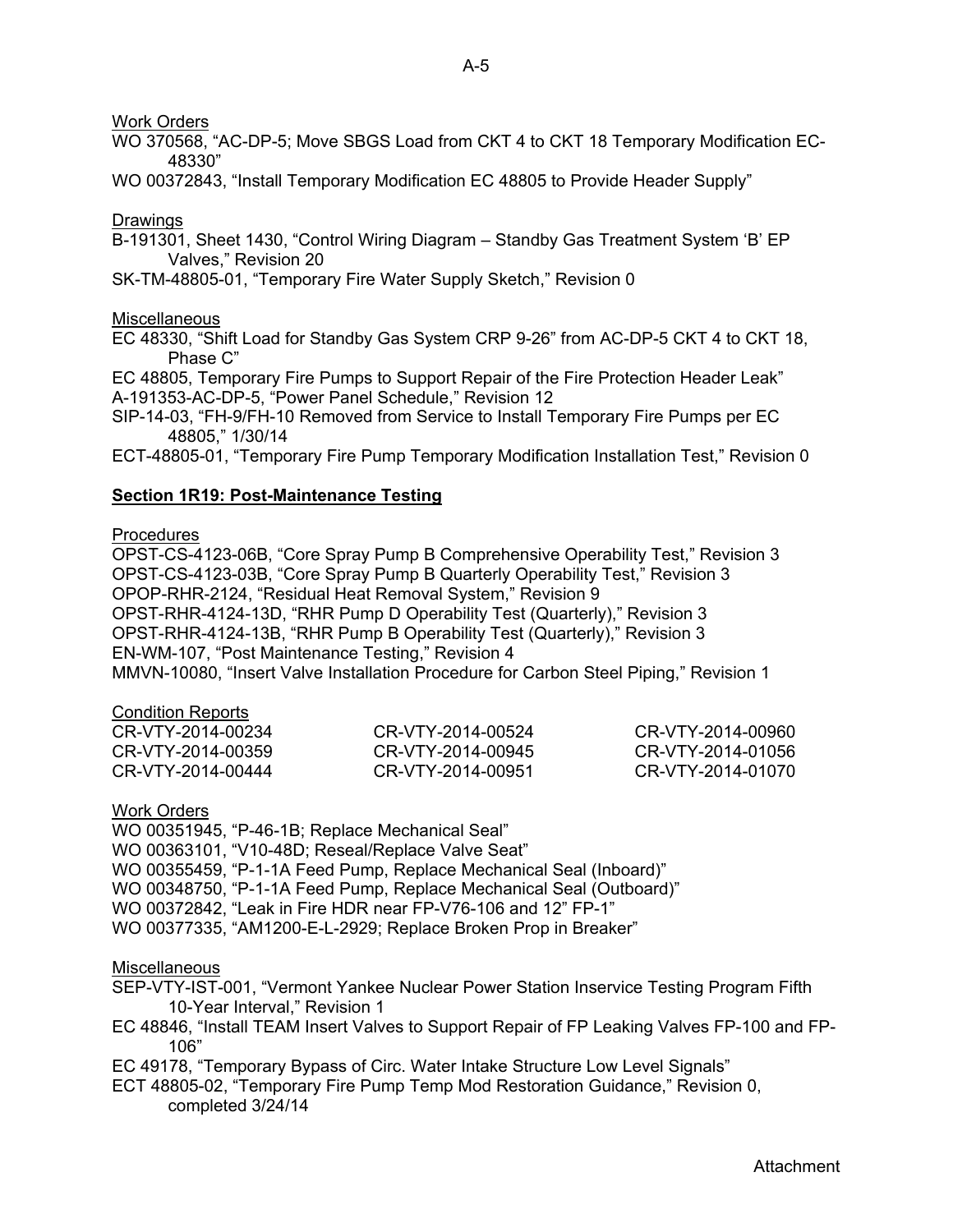## **Section 1R22: Surveillance Testing**

## **Procedures**

OPST-RHR-4124-13A, "RHR Pump A Operability Test (Quarterly)," Revision 3 OPST-RHR-4124-13C, "RHR Pump C Operability Test (Quarterly)," Revision 3 OPST-RHR-4124-12A, "RHRSW Pump/Valve A Operability and Full Flow Test," Revision 1 OPST-RHR-4124-12C, "RHRSW Pump/Valve C Operability and Full Flow Test," Revision 1 OPSP-SBO-10067-07, "Station Blackout Diesel Generator Local Start Surveillance," Revision 1 OPST-EDG-4126-03A, "6 Month A EDG Fast Start Operability Test," Revision 5 OP 4363, "HPCI Suction Transfer on Condensate Storage Tank (CST) Low Level Functional Test and CST Level Instrumentation Calibration," Revision 33

OPST-HPCI-4120-02, "HPCI Pump Operability Test (Quarterly)," Revision 4

## Work Orders

WO 52511470, "DG-1-1A; Install Recorder to Obtain 'A' EDG Time to Rated Volt and Frequency"

#### Condition Reports

| CR-VTY-2014-00419 | CR-VTY-2014-00928 |
|-------------------|-------------------|
| CR-VTY-2014-00796 | CR-VTY-2014-00942 |
| CR-VTY-2014-00871 | CR-VTY-2014-01112 |
|                   |                   |

#### Miscellaneous

SEP-VTY-IST-001, "Vermont Yankee Inservice Testing Program Plan," Revision 1 VYOPF 4363.04, "HPCI Suction Transfer on Condensate Storage Tank (CST) Low Level Instrumentation Calibration Data Sheets," 5/29/13

VYOPF 4363.04, "HPCI Suction Transfer on Condensate Storage Tank (CST) Low Level Instrumentation Calibration Data Sheets," 11/26/13

VYC-723, "Condensate Storage Tank Level (HPCI) Monitoring," Revision 3 WR 00323745, "CST/Torus Trouble Alarm May Be Coming From This Unit" EN-MA-125, Attachment 9.3, "Troubleshooting Control Form," completed 1/30/14

## **Section 1EP4: Emergency Action Level and Emergency Plan Changes**

Emergency Plan, Revision 54

## **Section 1EP6: Drill Evaluation**

#### **Procedures**

EOP-1, "RPV Control," Revision 4 EOP-2, "ATWS RPV Control," Revision 8 EOP-3, "Primary Containment Control," Revision 5 EOP-4, "Secondary Containment Control and Radioactivity Release Control," Revision 3 OE 3107, "EOP/SAG Appendices," Revision 29 OPP-7018, "Emergency Operating Procedure Program," Revision 0 OPP-7018, Atachment 5, "Vermont Yankee PSTG-EOP Differences," Revision 26 OPP-7018, Attachment 8, "Vermont Yankee EOP User's Guide," Revision 2 OPP-7018, Attachment 9, "Vermont Yankee Emergency Operating Procedures Study Guide," Revision 16